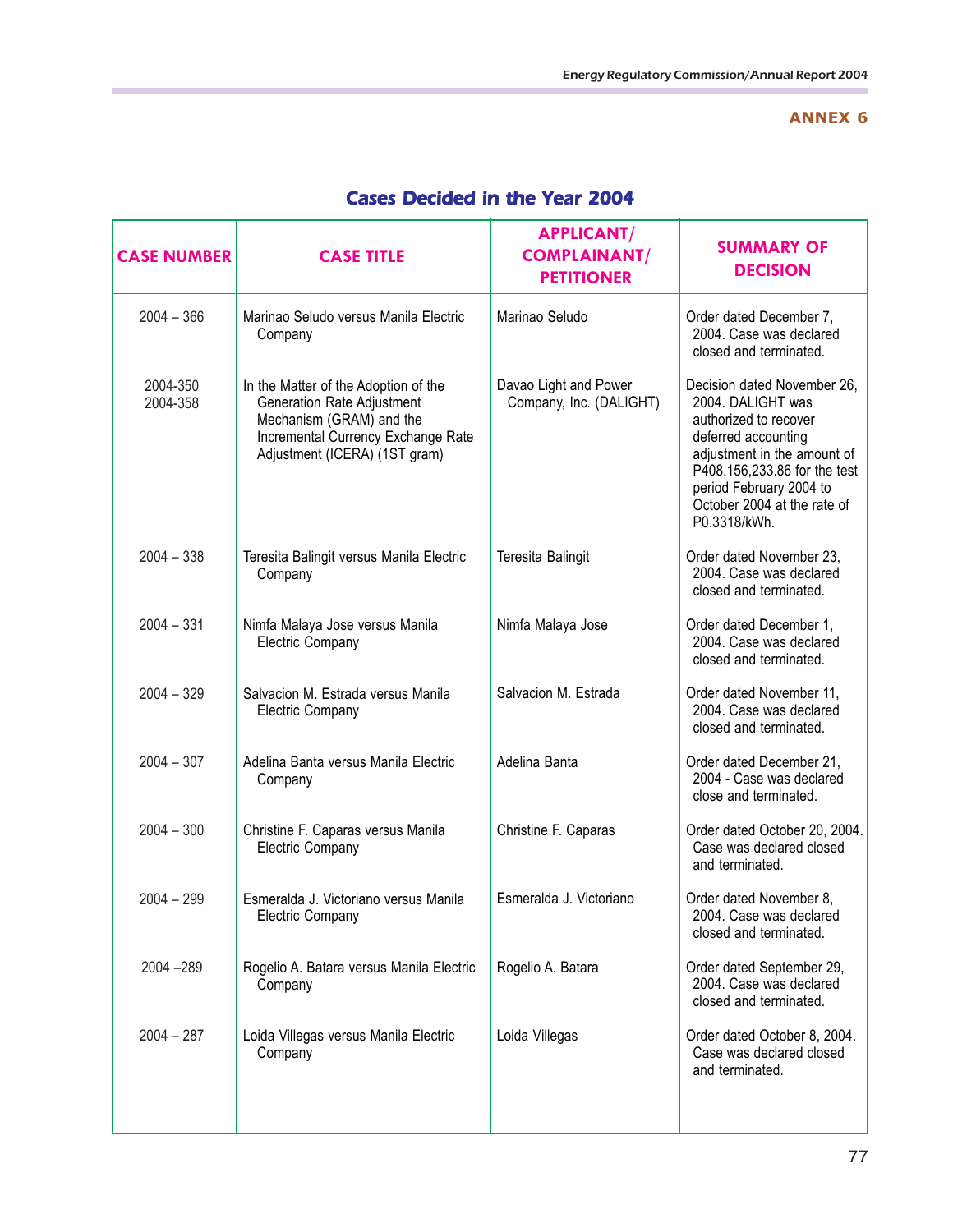| <b>CASE NUMBER</b> | <b>CASE TITLE</b>                                                                                                                                                         | <b>APPLICANT/</b><br><b>COMPLAINANT/</b><br><b>PETITIONER</b> | <b>SUMMARY OF</b><br><b>DECISION</b>                                                                                                                |
|--------------------|---------------------------------------------------------------------------------------------------------------------------------------------------------------------------|---------------------------------------------------------------|-----------------------------------------------------------------------------------------------------------------------------------------------------|
| $2004 - 286$       | Salvacion V. Lique versus Manila<br><b>Electric Company</b>                                                                                                               | Salvacion V. Lique                                            | Order dated October 14, 2004.<br>Case was declared closed<br>and terminated.                                                                        |
| $2004 - 285$       | Tereso Sorongon versus Manila Electric<br>Company                                                                                                                         | Tereso Sorongon                                               | Order dated October 19, 2004.<br>Case was declared closed<br>and terminated.                                                                        |
| $2004 - 283$       | Enrique S. Ibe versus Manila Electric<br>Company                                                                                                                          | Enrique S. Ibe                                                | Order dated December 8,<br>2004. Case was declared<br>closed and terminated.                                                                        |
| $2004 - 264$       | Barangay Hall 838-Z-91 District VI<br>represented by Kagawad Evelyn S.<br>Hernandez versus Manila Electric<br>Company                                                     | Barangay Hall 838-Z-91<br>District VI                         | Order dated October 26, 2004.<br>Case was declared closed<br>and terminated.                                                                        |
| $2004 - 262$       | Benilda P. Flores versus Manila Electric<br>Company                                                                                                                       | Benilda P. Flores                                             | Order dated September 10,<br>2004. Case was declared<br>closed and terminated.                                                                      |
| $2004 - 260$       | Ramon V. Bernardo versus Manila<br><b>Electric Company</b>                                                                                                                | Ramon V. Bernardo                                             | Order dated September 21,<br>2004. Case was declared<br>closed and terminated.                                                                      |
| $2004 - 255$       | Augusto P. Rivas versus Manila Electric<br>Company                                                                                                                        | Augusto P. Rivas                                              | Order dated December 14,<br>2004 - Case was declared<br>close and terminated.                                                                       |
| 2004 - 253         | Jedediah Eldon I. Estiandan versus<br>Manila Electric Company                                                                                                             | Jedediah Eldon I. Estiandan                                   | Order dated September 9,<br>2004 - Case was declared<br>close and terminated.                                                                       |
| $2004 - 249$       | William P. Ignacio versus Manila Electric<br>Company                                                                                                                      | William P. Ignacio                                            | Order dated October 12, 2004.<br>Case was declared closed<br>and terminated.                                                                        |
| $2004 - 241$       | In the Matter of Violation of ERC<br>Orders, Rules and Regulations<br>(Violation of Section 39 of Resolution<br>No. 95-21 and Section 16c of<br>Commonwealth Act No. 146) | Bohol Light Company, Inc.<br>(BLCI)                           | Decision dated October 21,<br>2004. BLCI was fined<br>P283,900 for failure to file an<br>application before it<br>implemented a new PPA<br>formula. |
| $2004 - 240$       | Our Lady of Lourdes Technology<br>College represented by Maria Editha<br>P. Bacalango versus Manila Electric<br>Company                                                   | Our Lady of Lourdes<br><b>Technology College</b>              | Order dated November 19,<br>2004. Case was declared<br>closed and terminated.                                                                       |
| $2004 - 237$       | Mario Kabigting versus Manila Electric<br>Company                                                                                                                         | Mario Kabigting                                               | Order dated December 7,<br>2004. Case was declared<br>closed and terminated.                                                                        |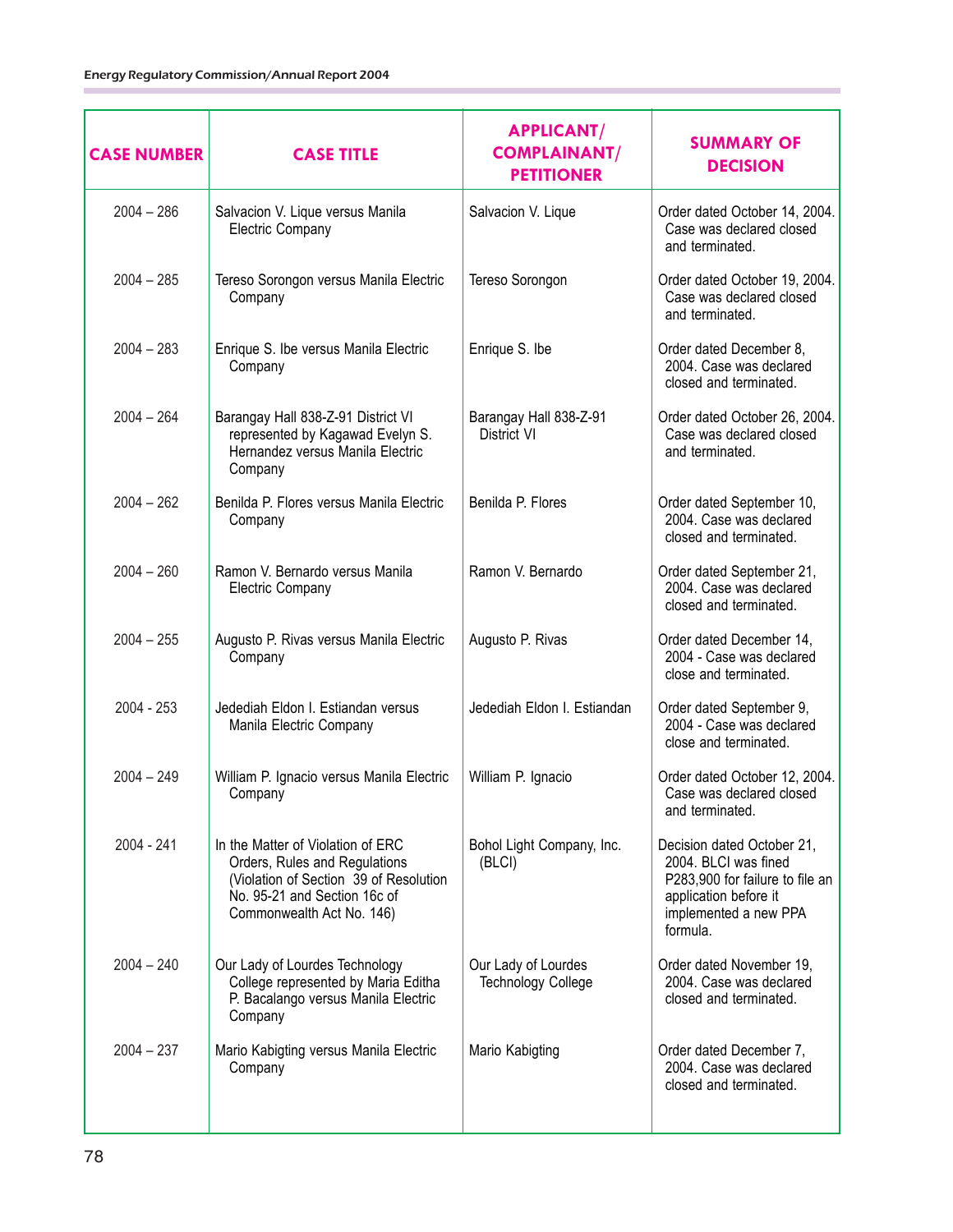| <b>CASE NUMBER</b> | <b>CASE TITLE</b>                                                                            | <b>APPLICANT/</b><br><b>COMPLAINANT/</b><br><b>PETITIONER</b> | <b>SUMMARY OF</b><br><b>DECISION</b>                                           |
|--------------------|----------------------------------------------------------------------------------------------|---------------------------------------------------------------|--------------------------------------------------------------------------------|
| $2004 - 230$       | George O. Jimenez versus Manila<br><b>Electric Company</b>                                   | George O. Jimenez                                             | Order dated September 29,<br>2004. Case was declared<br>closed and terminated. |
| $2004 - 229$       | Eufemia T. Coronel versus Manila<br>Electric Company                                         | Eufemia T. Coronel                                            | Order dated August 27, 2004.<br>Case was declared closed<br>and terminated.    |
| $2004 - 227$       | Arlita De las Llagas versus Manila<br><b>Electric Company</b>                                | Arlita De las Llagas                                          | Order dated October 28, 2004.<br>Case was declared closed<br>and terminated.   |
| $2004 - 223$       | Catherine F. Ando versus Manila<br><b>Electric Company</b>                                   | Catherine F. Ando                                             | Order dated August 10, 2004.<br>Case was declared closed<br>and terminated.    |
| $2004 - 220$       | Reynaldo R. Cruz versus Manila<br><b>Electric Company</b>                                    | Reynaldo R. Cruz                                              | Order dated August 11, 2004.<br>Case was declared closed<br>and terminated.    |
| $2004 - 218$       | Merle B. Desiderio versus Manila<br>Electric Company                                         | Merle B. Desiderio                                            | Order dated October 21, 2004.<br>Case was declared closed<br>and terminated.   |
| $2004 - 214$       | Joaquin A. Tan, Jr. versus Manila<br><b>Electric Company</b>                                 | Joaquin A. Tan, Jr.                                           | Order dated August 19, 2004.<br>Case was declared closed<br>and terminated.    |
| $2004 - 213$       | Roswel Columna represented by<br>Teresita De Castro versus Manila<br><b>Electric Company</b> | Roswel Columna                                                | Order dated August 19, 2004.<br>Case was declared closed<br>and terminated.    |
| $2004 - 209$       | Filipina Torralba versus Manila Electric<br>Company                                          | Filipina Torralba                                             | Order dated December 8,<br>2004. Case was declared<br>closed and terminated.   |
| $2004 - 208$       | Catherine Geraldine N. Togle versus<br>Manila Electric Company                               | Catherine Geraldine N. Togle                                  | Order dated August 9, 2004.<br>Case was declared closed<br>and terminated.     |
| $2004 - 207$       | Jayson Yu versus Manila Electric<br>Company                                                  | Jayson Yu                                                     | Order dated September 7,<br>2004. Case was declared<br>closed and terminated.  |
| $2004 - 198$       | Benjamin S. Santos versus Manila<br>Electric Company                                         | Benjamin S. Santos                                            | Order dated November 3,<br>2004. Case was declared<br>closed and terminated.   |
| $2004 - 184$       | Ma. Josefa Alix versus Manila Electric<br>Company                                            | Ma. Josefa Alix                                               | Order dated August 31, 2004.<br>Case was declared closed<br>and terminated.    |
|                    |                                                                                              |                                                               |                                                                                |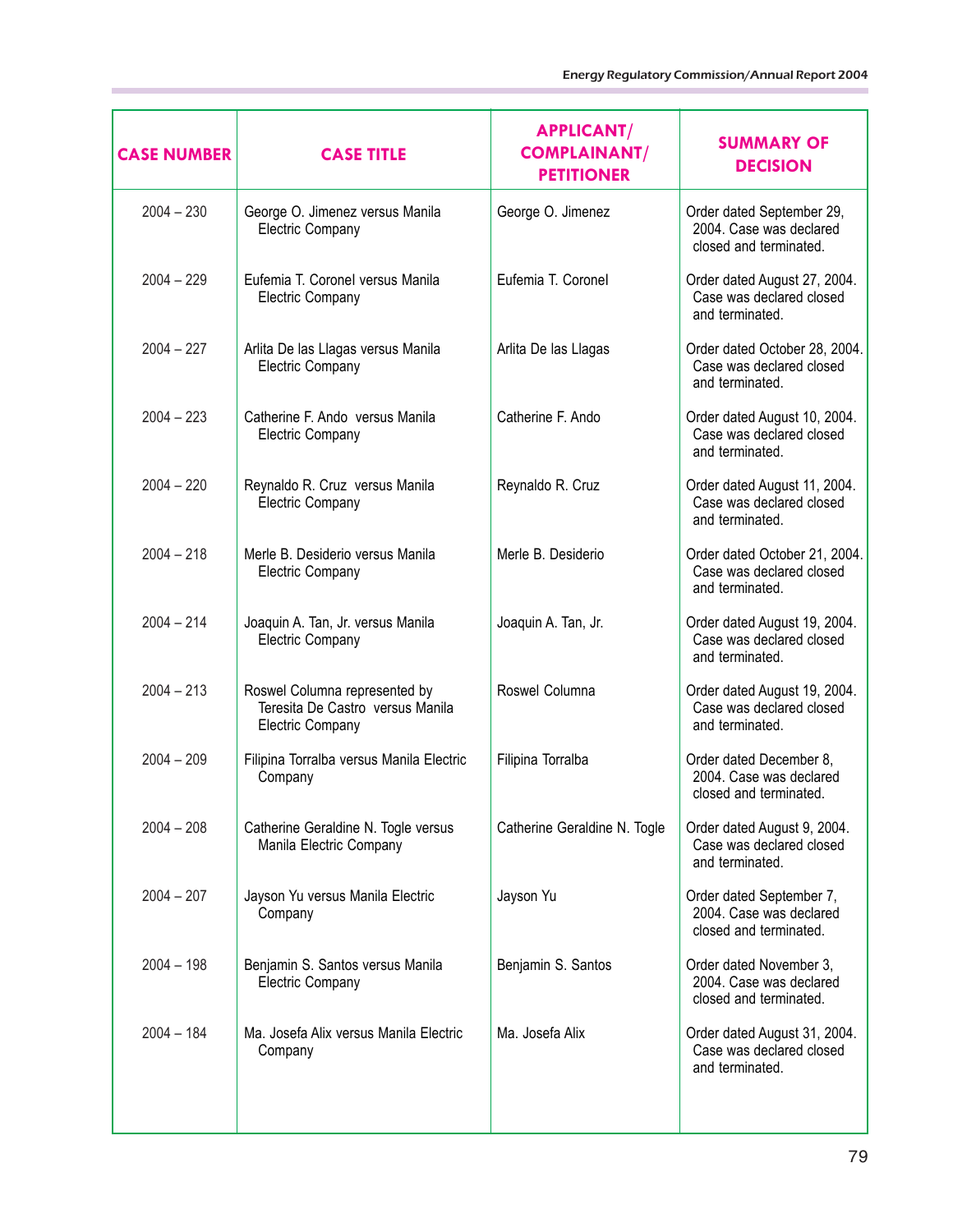| <b>CASE NUMBER</b> | <b>CASE TITLE</b>                                                                              | <b>APPLICANT/</b><br><b>COMPLAINANT/</b><br><b>PETITIONER</b> | <b>SUMMARY OF</b><br><b>DECISION</b>                                           |
|--------------------|------------------------------------------------------------------------------------------------|---------------------------------------------------------------|--------------------------------------------------------------------------------|
| $2004 - 183$       | Junar V. Santiago representing Ettore &<br>George Food Corp. versus Manila<br>Electric Company | Ettore & George Food Corp.                                    | Order dated September 27,<br>2004. Case was declared<br>closed and terminated. |
| $2004 - 175$       | Fernando Juan versus Manila Electric<br>Company                                                | Fernando Juan                                                 | Order dated September 15,<br>2004 - Case was declared<br>close and terminated. |
| $2004 - 174$       | Fernando Juan versus Manila Electric<br>Company                                                | Fernando Juan                                                 | Order dated September 15,<br>2004 - Case was declared<br>close and terminated. |
| $2004 - 172$       | Julie B. Braca versus Manila Electric<br>Company                                               | Julie B. Braca                                                | Order dated November 16,<br>2004 - Case was declared<br>close and terminated.  |
| $2004 - 157$       | Ernesto Cepeda versus Manila Electric<br>Company                                               | Ernesto Cepeda                                                | Order dated December 1,<br>2004. Case was declared<br>closed and terminated.   |
| $2004 - 151$       | Ismael B. Flores versus Manila Electric<br>Company                                             | Ismael B. Flores                                              | Order dated November 3,<br>2004. Case was declared<br>closed and terminated.   |
| $2004 - 149$       | Alma D. Zarraga versus Manila Electric<br>Company                                              | Alma D. Zarraga                                               | Order dated August 31, 2004.<br>Case was declared closed<br>and terminated.    |
| $2004 - 148$       | Euremia Pinero versus Manila Electric<br>Company                                               | Euremia Pinero                                                | Order dated September 10,<br>2004. Case was declared<br>closed and terminated. |
| $2004 - 138$       | Alma D. Zarraga versus Manila Electric<br>Company                                              | Alma D. Zarraga                                               | Order dated August 31, 2004.<br>Case was declared closed<br>and terminated.    |
| $2004 - 136$       | Normita C. Arduana versus Manila<br><b>Electric Company</b>                                    | Normita C. Arduana                                            | Order dated June 21, 2004.<br>Case was declared closed<br>and terminated.      |
| $2004 - 135$       | Romeo P. Bargas versus Manila Electric<br>Company                                              | Romeo P. Bargas                                               | Order dated August 23, 2004.<br>Case was declared closed<br>and terminated.    |
| $2004 - 129$       | Antonio Matias M. Lubi versus Manila<br><b>Electric Company</b>                                | Antonio Matias M. Lubi                                        | Order dated June 9, 2004.<br>Case was declared closed<br>and terminated.       |
| $2004 - 127$       | Carmelita E. Marcelino versus Manila<br><b>Electric Company</b>                                | Carmelita E. Marcelino                                        | Order dated June 21, 2004.<br>Case was declared closed<br>and terminated.      |
| $2004 - 126$       | Edwin Delgado versus Manila Electric<br>Company                                                | Edwin Delgado                                                 | Order dated July 26, 2004.<br>The case was withdrawn.                          |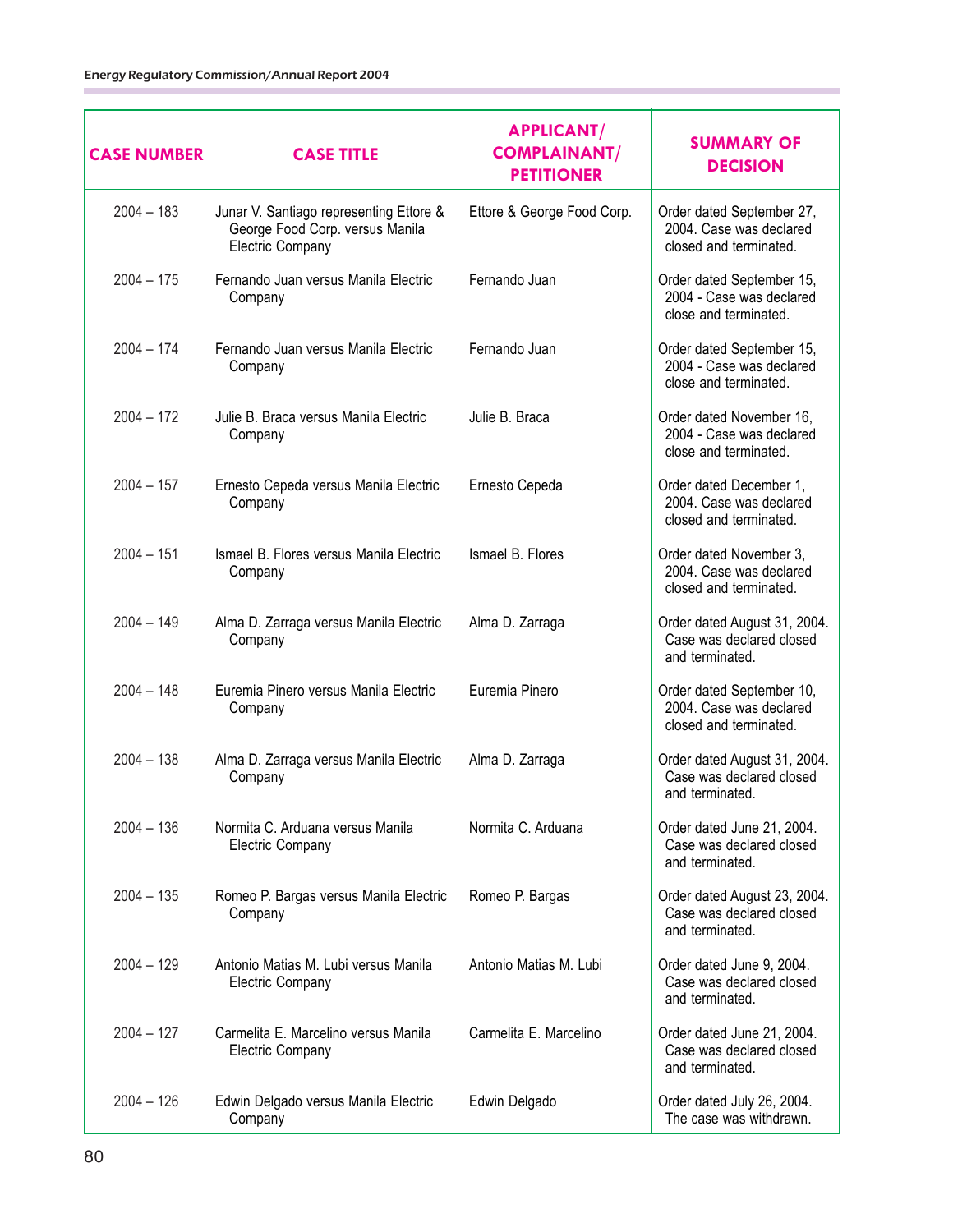| <b>CASE NUMBER</b> | <b>CASE TITLE</b>                                                                                                                                                                            | <b>APPLICANT/</b><br><b>COMPLAINANT/</b><br><b>PETITIONER</b> | <b>SUMMARY OF</b><br><b>DECISION</b>                                                                                                                                 |
|--------------------|----------------------------------------------------------------------------------------------------------------------------------------------------------------------------------------------|---------------------------------------------------------------|----------------------------------------------------------------------------------------------------------------------------------------------------------------------|
| $2004 - 125$       | Danilo R. Samonte versus Manila<br><b>Electric Company</b>                                                                                                                                   | Danilo R. Samonte                                             | Order dated July 26, 2004.<br>Case was declared closed<br>and terminated.                                                                                            |
| $2004 - 120$       | Artemio S. Arosco versus Manila<br><b>Electric Company</b>                                                                                                                                   | Artemio S. Arosco                                             | Order dated May 25, 2004.<br>Case was declared closed<br>and terminated.                                                                                             |
| 2004-123           | In the Matter of Violation of ERC<br>Orders, Rules and Regulations<br>(Violation of Section 20 (g) of<br>Commonwealth Act No. 146, ERC<br>Case No. 2002-02, Disposal of<br>Certain Property) | Manila Electric Company<br>(MERALCO)                          | Decision dated August 6,<br>2004. MERALCO was fined<br>P69,800 for failure to file the<br>application to dispose of its<br>property prior to its actual<br>disposal. |
| $2004 - 117$       | Felipe Rizalde versus Manila Electric<br>Company                                                                                                                                             | Felipe Rizalde                                                | Order dated June 1, 2004.<br>Case was declared closed<br>and terminated.                                                                                             |
| $2004 - 115$       | Cielo R. Manalo versus Manila Electric<br>Company                                                                                                                                            | Cielo R. Manalo                                               | Order dated June 23, 2004.<br>Case was declared closed<br>and terminated.                                                                                            |
| $2004 - 113$       | Jose Sapico represented by Roberta<br>Sapico versus Manila Electric<br>Company                                                                                                               | Jose Sapico                                                   | Order dated November 8,<br>2004 - Case was dismissed.                                                                                                                |
| $2004 - 110$       | Romeo M. Arboleda versus Manila<br><b>Electric Company</b>                                                                                                                                   | Romeo M. Arboleda                                             | Order dated September 13,<br>2004. Case was declared<br>closed and terminated.                                                                                       |
| $2004 - 108$       | Sandra B. Teriote versus Manila Electric<br>Company                                                                                                                                          | Sandra B. Teriote                                             | Order dated August 12, 2004.<br>Case was declared closed<br>and terminated.                                                                                          |
| 2004 - 105         | Anita Bukid versus Manila Electric<br>Company                                                                                                                                                | Anita Bukid                                                   | Order dated May 26, 2004.<br>Case was declared closed<br>and terminated.                                                                                             |
| $2004 - 104$       | Emielita Beoqueza versus Manila<br><b>Electric Company</b>                                                                                                                                   | Emielita Beoqueza                                             | Order dated September 20,<br>2004. Case was declared<br>closed and terminated.                                                                                       |
| $2004 - 103$       | Loreto Villarezca versus Manila Electric<br>Company                                                                                                                                          | Loreto Villarezca                                             | Order dated July 9, 2004.<br>Case was declared closed<br>and terminated.                                                                                             |
| $2004 - 99$        | Violeta S. Santos versus Manila Electric<br>Company                                                                                                                                          | Violeta S. Santos                                             | Order dated October 14, 2004.<br>Case was declared closed<br>and terminated.                                                                                         |
| $2004 - 97$        | Nora Poblete versus Manila Electric<br>Company                                                                                                                                               | Nora Poblete                                                  | Order dated July 14, 2004.<br>Case was declared closed<br>and terminated.                                                                                            |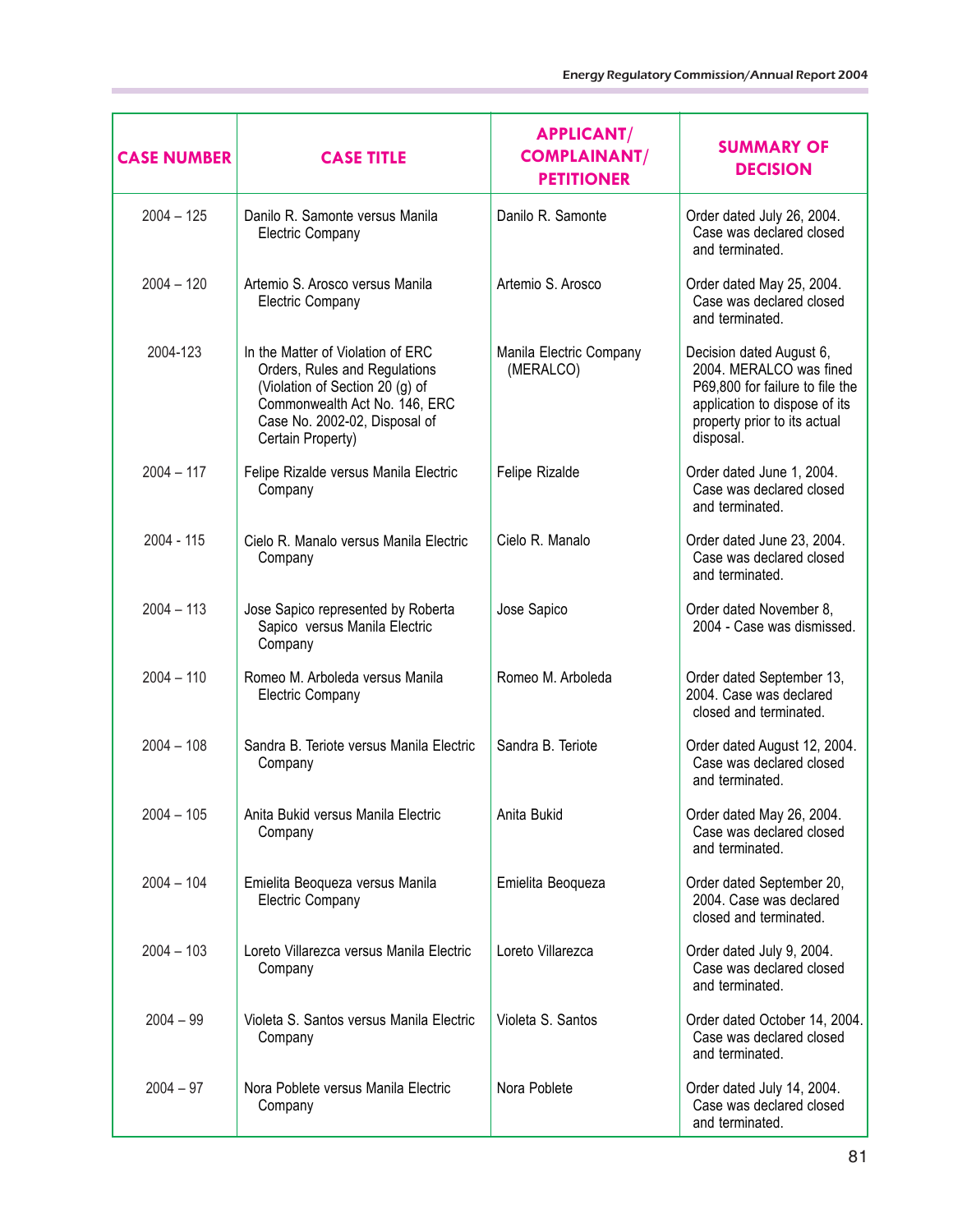| <b>CASE NUMBER</b> | <b>CASE TITLE</b>                                                               | <b>APPLICANT/</b><br><b>COMPLAINANT/</b><br><b>PETITIONER</b> | <b>SUMMARY OF</b><br><b>DECISION</b>                                           |
|--------------------|---------------------------------------------------------------------------------|---------------------------------------------------------------|--------------------------------------------------------------------------------|
| $2004 - 95$        | Agnes R. Abalos versus Manila Electric<br>Company                               | Agnes R. Abalos                                               | Order dated July 14, 2004.<br>Case was declared closed<br>and terminated.      |
| $2004 - 91$        | Froila C. Cruz versus Manila Electric<br>Company                                | Froila C. Cruz                                                | Order dated April 22, 2004.<br>Case was declared closed<br>and terminated.     |
| $2004 - 88$        | Zosimo Urbiztondo versus Manila<br>Electric Company                             | Zosimo Urbiztondo                                             | Order dated June 9, 2004.<br>Case was declared closed<br>and terminated.       |
| $2004 - 85$        | Benjamin Juat versus Manila Electric<br>Company                                 | Benjamin Juat                                                 | Order dated April 22, 2004.<br>Case was declared closed<br>and terminated.     |
| $2004 - 82$        | Teresita Cruz versus Manila Electric<br>Company                                 | Teresita Cruz                                                 | Order dated May 17, 2004.<br>Case was declared closed<br>and terminated.       |
| $2004 - 80$        | Judith Regalado versus Manila Electric<br>Company                               | Judith Regalado                                               | Order dated September 28,<br>2004. Case was declared<br>closed and terminated. |
| $2004 - 77$        | Benjamin Q. Go versus Manila Electric<br>Company                                | Benjamin Q. Go                                                | Order dated May 26, 2004 -<br>Case was declared close and<br>terminated.       |
| $2004 - 75$        | Lourdes D. Magallanes versus Manila<br>Electric Company                         | Lourdes D. Magallanes                                         | Order dated May 17, 2004.<br>Case was declared closed<br>and terminated.       |
| $2004 - 73$        | Ma. Cynthia Castro versus Manila<br><b>Electric Company</b>                     | Ma. Cynthia Castro                                            | Order dated March 19, 2004.<br>Case was declared closed<br>and terminated.     |
| $2004 - 65$        | Regina Javier versus Manila Electric<br>Company                                 | Regina Javier                                                 | Order dated August 2, 2004.<br>Case was declared closed<br>and terminated.     |
| $2004 - 56$        | Angel Zapanta represented by Loida<br>Zapanta versus Manila Electric<br>Company | Angel Zapanta                                                 | Order dated August 24, 2004.<br>Case was declared closed<br>and terminated.    |
| $2004 - 55$        | Richard J. Nethercott versus Manila<br><b>Electric Company</b>                  | Richard J. Nethercott                                         | Order dated July 19, 2004.<br>Case was declared closed<br>and terminated.      |
| $2004 - 53$        | Iluminida Guillermo Hernandez versus<br>Manila Electric Company                 | Iluminida Guillermo<br>Hernandez                              | Order dated May 24, 2004.<br>Case was declared closed<br>and terminated.       |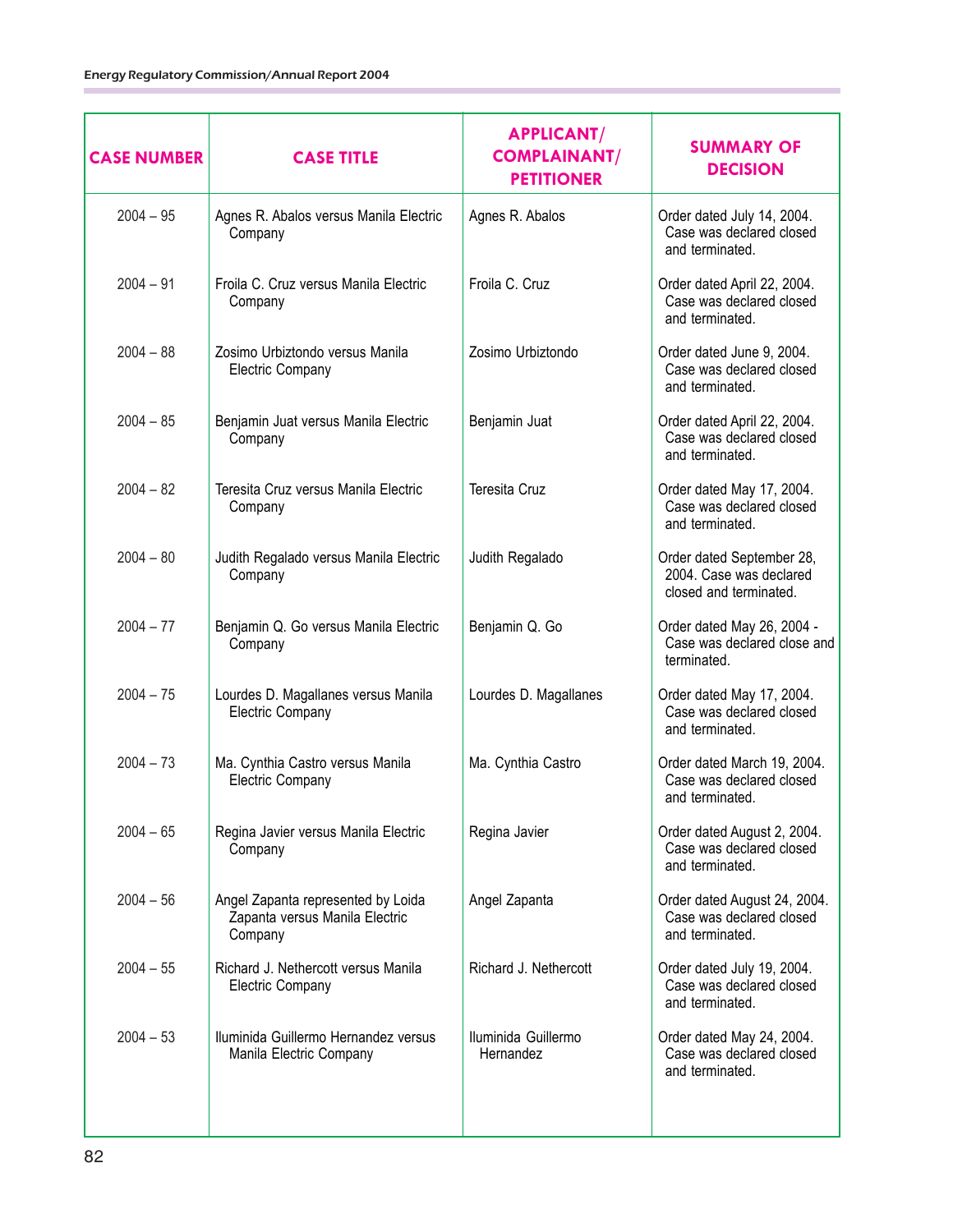| <b>CASE NUMBER</b> | <b>CASE TITLE</b>                                                                                                                                                          | <b>APPLICANT/</b><br><b>COMPLAINANT/</b><br><b>PETITIONER</b> | <b>SUMMARY OF</b><br><b>DECISION</b>                                                                                                                                                                                           |
|--------------------|----------------------------------------------------------------------------------------------------------------------------------------------------------------------------|---------------------------------------------------------------|--------------------------------------------------------------------------------------------------------------------------------------------------------------------------------------------------------------------------------|
| $2004 - 48$        | Guillerma S. Furguson versus Manila<br><b>Electric Company</b>                                                                                                             | Guillerma S. Furguson                                         | Order dated June 28, 2004.<br>Case was declared closed<br>and terminated.                                                                                                                                                      |
| $2004 - 47$        | Rolito Atienza versus Manila Electric<br>Company                                                                                                                           | Rolito Atienza                                                | Order dated March 26, 2004.<br>Case was declared closed<br>and terminated.                                                                                                                                                     |
| $2004 - 46$        | L. Bautista versus Manila Electric<br>Company                                                                                                                              | L. Bautista                                                   | Order dated August 31, 2004.<br>Case was declared closed<br>and terminated.                                                                                                                                                    |
| $2004 - 45$        | In the Matter of Violation of ERC<br>Orders, Rules and Regulations<br>(Violation of Section 52 of ERB<br>Resolution No. 95-21, Electrocution<br>Incident at Taytay, Rizal) | Manila Electric Company<br>(MERALCO)                          | Decision dated October 20,<br>2004. MERALCO was fined<br>P53,200 for failure to report<br>that a high tension wire from<br>Meralco tower in Taytay fell<br>and hit a certain Mr. Velasco<br>on September 29, 2003              |
| $2004 - 44$        | Application for Approval of Special<br>Program to Enhance Electricity<br>Demand (SPEED) Rates with Prayer<br>for Provisional Authority                                     | Dagupan Electric Corporation<br>(DECORP)                      | Decision dated August 9,<br>2004. P0.03/kWh SPEED<br>discount per incremental<br>consumption was approved.                                                                                                                     |
| $2004 - 35$        | Apolinario Esmele versus Manila<br><b>Electric Company</b>                                                                                                                 | Apolinario Esmele                                             | Order dated July 8, 2004.<br>Case was declared closed<br>and terminated.                                                                                                                                                       |
| $2004 - 29$        | Leonilla B. Esteban versus Manila<br>Electric Company                                                                                                                      | Leonilla B. Esteban                                           | Order dated July 14, 2004.<br>Case was declared closed<br>and terminated.                                                                                                                                                      |
| $2004 - 23$        | Celestino Macatangay versus Manila<br>Electric Company                                                                                                                     | Celestino Macatangay                                          | Order dated April 2, 2004.<br>Case was declared closed<br>and terminated.                                                                                                                                                      |
| $2004 - 22$        | Flora Valdeleon represented by Aniceto<br>Valdeleon versus Manila Electric<br>Company                                                                                      | Flora Valdeleon                                               | Order dated March 22, 2004.<br>Case was declared closed<br>and terminated.                                                                                                                                                     |
| $2004 - 21$        | Ma. Lucia Ramos represented by Ma.<br>Lourdes Santos versus Manila<br><b>Electric Company</b>                                                                              | Ma. Lucia Ramos                                               | Order dated May 17, 2004.<br>Case was declared closed<br>and terminated.                                                                                                                                                       |
| 2004 - 18          | In the Matter of Violation of ERC<br>Orders, Rules and Regulations                                                                                                         | Manila Electric Company<br>(MERALCO)                          | Decision dated October 20,<br>2004. MERALCO was fined<br>P51,900 for failure to report<br>that its distribution<br>transformers exploded in<br>Quiapo Manila causing<br>severe injuries to several<br>persons in the vicinity. |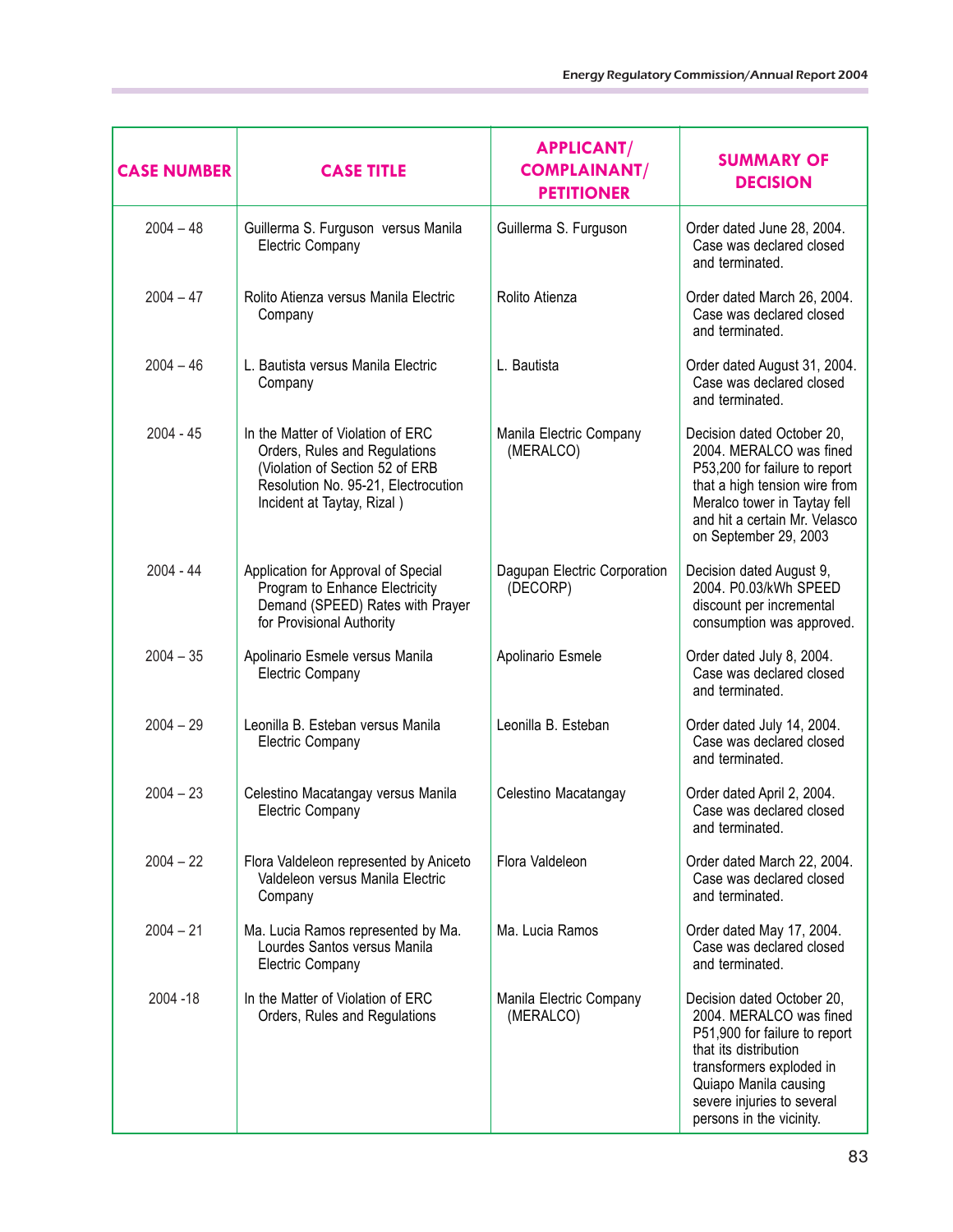| <b>CASE NUMBER</b> | <b>CASE TITLE</b>                                                                                                                      | <b>APPLICANT/</b><br><b>COMPLAINANT/</b><br><b>PETITIONER</b>                            | <b>SUMMARY OF</b><br><b>DECISION</b>                                                                                                                                                                                                                                  |
|--------------------|----------------------------------------------------------------------------------------------------------------------------------------|------------------------------------------------------------------------------------------|-----------------------------------------------------------------------------------------------------------------------------------------------------------------------------------------------------------------------------------------------------------------------|
| $2004 - 17$        | Barry Zang versus Manila Electric<br>Company                                                                                           | Barry Zang                                                                               | Order dated Feb 11, 2004.<br>Case was declared closed<br>and terminated.                                                                                                                                                                                              |
| 2004 - 15          | Application for Approval of Special<br>Program to Enhance Electricity<br>Demand (SPEED) Rates with Prayer<br>for Provisional Authority | San Fernando Electric Light<br>and Company, Inc<br>(SFELAPCO)                            | Decision dated August 9,<br>2004. P0.10/kWh SPEED<br>discount per incremental<br>consumption was approved.                                                                                                                                                            |
| $2004 - 14$        | Ester Largado versus Manila Electric<br>Company                                                                                        | Ester Largado                                                                            | Order dated March 15, 2004.<br>Case was declared closed<br>and terminated.                                                                                                                                                                                            |
| $2004 - 13$        | Ester Largado versus Manila Electric<br>Company                                                                                        | Ester Largado                                                                            | Order dated March 15, 2004.<br>Case was declared closed<br>and terminated.                                                                                                                                                                                            |
| $2004 - 12$        | Jimmy S. Gianan versus Manila Electric<br>Company                                                                                      | Jimmy S. Gianan                                                                          | Order dated March 31, 2004.<br>Case was declared closed<br>and terminated.                                                                                                                                                                                            |
| $2004 - 08$        | Jimmy Latoza versus Manila Electric<br>Company                                                                                         | Jimmy Latoza                                                                             | Order dated March 8, 2004.<br>Case was declared closed<br>and terminated.                                                                                                                                                                                             |
| $2004 - 07$        | Lina M. Cruz versus Manila Electric<br>Company                                                                                         | Lina M. Cruz                                                                             | Order dated Feb. 20, 2004.<br>Case was declared closed<br>and terminated.                                                                                                                                                                                             |
| $2004 - 05$        | Juanito Bernardo versus Manila Electric<br>Company                                                                                     | Juanito Bernardo                                                                         | Order dated June 21, 2004.<br>Case was declared closed<br>and terminated.                                                                                                                                                                                             |
| 2003 - 978         | In the Matter of the Application for<br>Approval of the Unbundled Rates<br>Pursuant to the Provisions of<br>Republic Act No. 9136      | Surigao del Norte Electric<br>Cooperative, Inc.<br>(SURNECO)                             | Decision dated<br>December 29, 2003.<br>OATA of P0.1088/kWh was<br>approved.                                                                                                                                                                                          |
| 2003-575           | In the Matter of the Dispute Between<br>Visayan Electric Company, Inc. and<br>Cebu Private Power Corporation<br>(CPPC)                 | Cebu Private Power<br>Corporation (CPPC) and<br>Visayan Electric Company,<br>Inc. (VECO) | Decision dated March 30,<br>2004. The case was<br>dismissed. The parties are<br>enjoined to address the<br>problem of CPPC's non-<br>recovery of the true cost of<br>generating power by<br>negotiating and agreeing to a<br>reasonable solution to their<br>dispute. |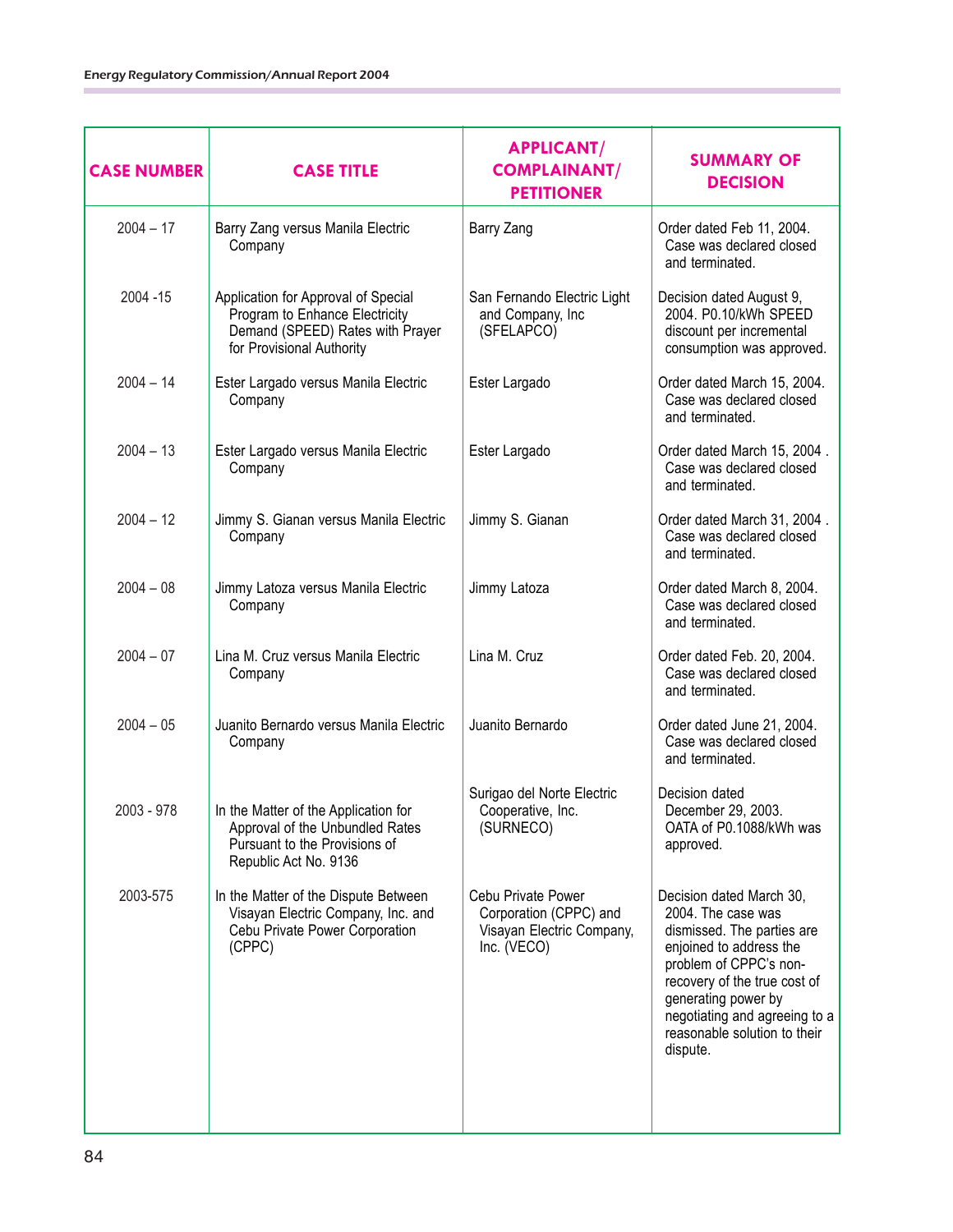| <b>CASE NUMBER</b> | <b>CASE TITLE</b>                                                                                                                                                                                                                                                                                                                                                                                                                                                                                                                                      | <b>APPLICANT/</b><br><b>COMPLAINANT/</b><br><b>PETITIONER</b>        | <b>SUMMARY OF</b><br><b>DECISION</b>                                                                                                                                                                               |
|--------------------|--------------------------------------------------------------------------------------------------------------------------------------------------------------------------------------------------------------------------------------------------------------------------------------------------------------------------------------------------------------------------------------------------------------------------------------------------------------------------------------------------------------------------------------------------------|----------------------------------------------------------------------|--------------------------------------------------------------------------------------------------------------------------------------------------------------------------------------------------------------------|
| 2003-563           | In the Matter of the Application for<br>Extension of Certificate of Public<br><b>Convenience and Necessity</b><br>Predicated on the Franchise Granted<br>by the National Electrification<br>Commission to Continue Operating<br>and Maintaining the Electric Light and<br>Power System in the Cities of Cebu,<br>Mandaue and Talisay and in the<br>Municipalities of Lilo-an, Minglanilla,<br>Naga, San Fernando and<br>Consolacion, all in the Province of<br>Cebu for a Period of Twenty Five (25)<br>Years with Prayer for Provisional<br>Authority | Visayan Electric Company,<br>Inc. (VECO)                             | Decision dated November 30,<br>2004. CPCN was issued<br>effective from December 8,<br>2003 to December 7, 2028 as<br>provided for in the approved<br>franchise.                                                    |
| 2003-493           | In the Matter of the Application for<br>Approval of the Unbundled Rates<br>Pursuant to the Provisions of<br>Republic Act No. 9136                                                                                                                                                                                                                                                                                                                                                                                                                      | Capiz Electric Cooperative,<br>Inc. (CAPELCO)                        | Decision dated June 24,<br>2004. OATA of P0.0675/kWh<br>was approved.                                                                                                                                              |
| 2003-476           | In the Matter of Violation of ERC<br>Orders, Rules and<br>Regulations (Violation of Section 20<br>(b) of CA No. 146 and Section 8 of<br>ERB Resolution No. 95-21)                                                                                                                                                                                                                                                                                                                                                                                      | San Fernando Electric Light<br>and Power Company, Inc.<br>(SFELAPCO) | Decision dated April 5, 2004.<br>SFELAPCO was fined<br>P618,700 for extending a<br>total of 278.98 circuit<br>kilometers of its 34 KV lines<br>and below during the period<br>1996-2002 without prior<br>approval. |
| 2003-475           | In the Matter of Violation of ERC<br>Orders, Rules and Regulations<br>(Section 20 (b) of Comonwealth Act<br>No. 146 and Section 8 of ERB<br>Resolution No. 95-21)                                                                                                                                                                                                                                                                                                                                                                                      | Panay Electric Company, Inc.<br>(PECO)                               | Decision dated April 28, 2004.<br>PECO was fined P691,700<br>for extending 23.7998 circuit<br>kilometers of its 34 KV line<br>during the period 1995-2002<br>without prior authority from<br>the ERC.              |
| 2003-473           | In the Matter of Violation of ERC<br>Orders, Rules and Regulations<br>(Violation of Section 20 (b) of CA No.<br>146 and Section 8 of ERB Resolution<br>No. 95-21)                                                                                                                                                                                                                                                                                                                                                                                      | Mactan Electric Company,<br>Inc. (MECO)                              | Decision dated March 5, 2004.<br>MECO was fined P691,600<br>for extending 66.545 circuit<br>kilometers of its 34 KV line<br>during the period 1995-2002<br>without prior authority from<br>the ERC.                |
| 2003-470           | In the Matter of Violation of ERC<br>Orders, Rules and Regulations<br>(Violation of Section 20 (b) of CA No.<br>146 and Section 8 of ERB Resolution<br>No. 95-21)                                                                                                                                                                                                                                                                                                                                                                                      | Ibaan Electric & Engineering<br>Corporation (IEEC)                   | Decision dated March 8, 2004.<br>Accepted explanation that<br>there was no extension of<br>distribution lines, only<br>rehabilitation and<br>improvement of existing<br>ones.                                      |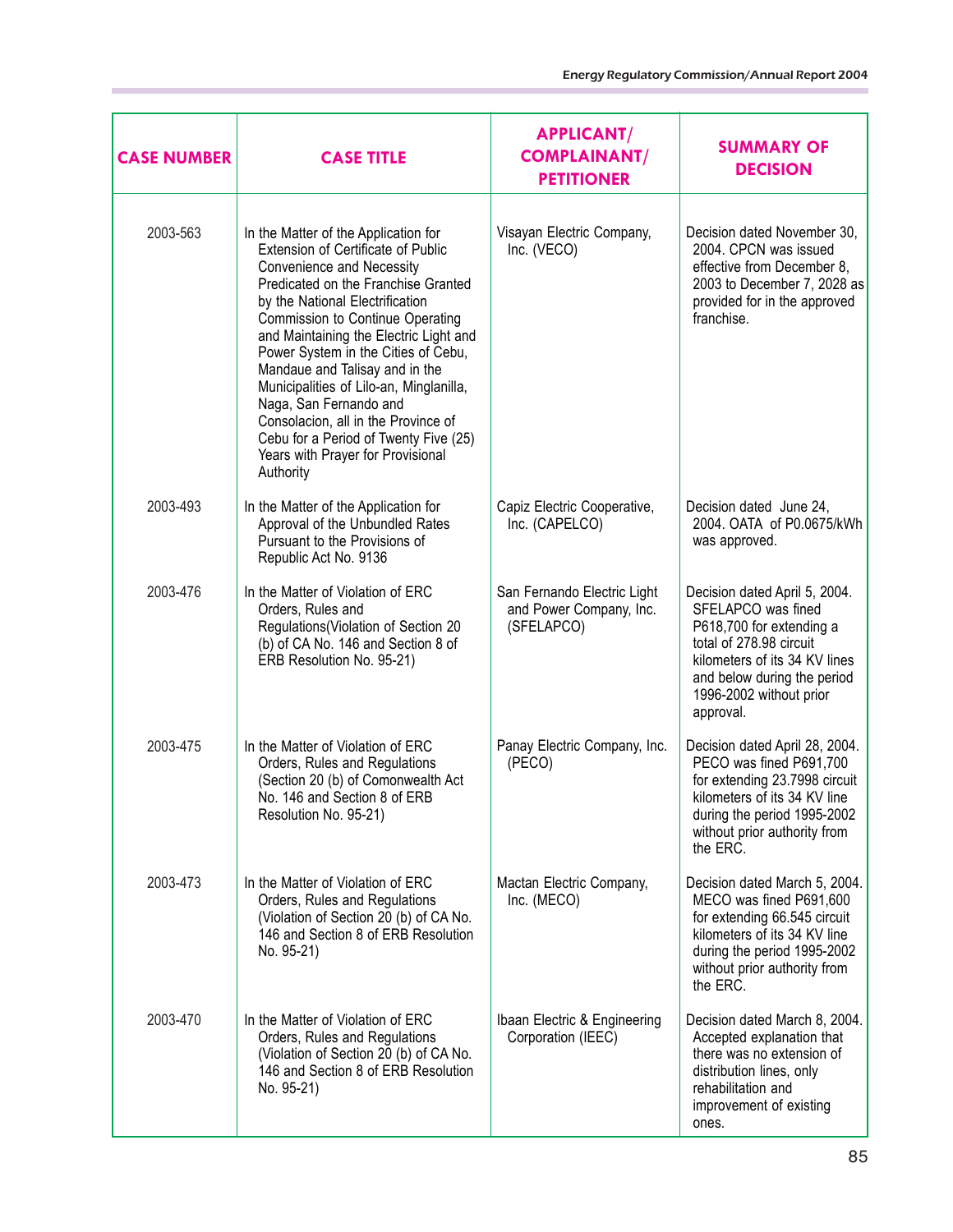| <b>CASE NUMBER</b> | <b>CASE TITLE</b>                                                                                                                                                                                                                                                                                                                                                                           | <b>APPLICANT/</b><br><b>COMPLAINANT/</b><br><b>PETITIONER</b> | <b>SUMMARY OF</b><br><b>DECISION</b>                                                                                                                                                                                                                                                                                                         |
|--------------------|---------------------------------------------------------------------------------------------------------------------------------------------------------------------------------------------------------------------------------------------------------------------------------------------------------------------------------------------------------------------------------------------|---------------------------------------------------------------|----------------------------------------------------------------------------------------------------------------------------------------------------------------------------------------------------------------------------------------------------------------------------------------------------------------------------------------------|
| 2003-469           | In the Matter of Violation of ERC<br>Orders, Rules and Regulations<br>(Section 20 (b) of Commonwealth Act<br>No. 146 and Section 8 of ERB<br>Resolution No. 95-21)                                                                                                                                                                                                                          | Dagupan Electric Corporation<br>(DECORP)                      | Decision dated July 1, 2004.<br>DECORP was fined<br>P345,800 or 50% of the<br>original penalty due to<br>acceptance of Offer of<br>Compromise. Said penalty is<br>for extending distribution<br>lines without prior approval<br>from the ERC.                                                                                                |
| 2003-466           | In the Matter of Violation of ERC<br>Orders, Rules and<br>Regulations(Violation of Section 20<br>(b) of CA No. 146 and Section 8 of<br>ERB Resolution No. 95-21)                                                                                                                                                                                                                            | Cabanatuan Electric<br>Corporation (CELCOR)                   | Decision dated March 25,<br>2004. The Commission<br>decreased the fine to<br>P345,800 or 50% of the<br>original amount of penalty<br>meted (for extending a total<br>of 30.073 circuit kilometers of<br>distribution lines during the<br>period 1995-2002 without<br>prior approval) due to partial<br>acceptance of offer of<br>compromise. |
| 2003-460           | Application for Approval of Special<br>Program to Enhance Electricity<br>Demand (SPEED) Rates with Prayer<br>for Provisional Authority                                                                                                                                                                                                                                                      | Tarlac Electric Inc. (TEI)                                    | Decision dated September 24,<br>2004. P0.12/kWh rebate to<br>industrial and commercial<br>customers with minimum<br>billing demand of 500 kWh<br>per month was approved.                                                                                                                                                                     |
| 2003-459           | Application for Extension of Certificate<br>of Public Convenience and Necessity<br>on the franchise granted by the<br>National Electrification to Continue<br>Operating and Maintaining the<br>Electric Light and Power System in<br>the City of San Fernando and the<br>Municipalities of Bauang and San<br>Juan all in the Province of La Union<br>for a Period of Twenty Five (25) Years | La Union Electric Company,<br>Inc. (LUECO)                    | Decision dated July 15, 2004.<br>CPCN was extended<br>effective from May 23, 2005<br>to May 23, 2030.                                                                                                                                                                                                                                        |
| 2003-442           | In the Matter of the Application for<br>Approval of a Reduction of Rates in<br>Compliance with Section 60 of<br>Republic Act No. 9136 and Executive<br>Order No. 119 with Prayer for<br><b>Provisional Authority</b>                                                                                                                                                                        | Cagayan de Sulu Electric<br>Cooperative, Inc.<br>(CASELCO)    | Decision dated September 15,<br>2004. Final rate reduction<br>was approved.                                                                                                                                                                                                                                                                  |
| 2003-434           | In the Matter of the Application for<br>Approval of the Amendment of the<br>Power Supply Agreement as<br>amended for the Purchase of Electric<br>Power and Energy by Applicant from<br>Duracom Mobile Power Corporation                                                                                                                                                                     | Manila Electric Company<br>(MERALCO)                          | Decision dated November 22,<br>2004. Provisional Authority<br>was made permanent.<br>MERALCO and DURACOM<br>were advised to renegotiate<br>the pricing scheme of the                                                                                                                                                                         |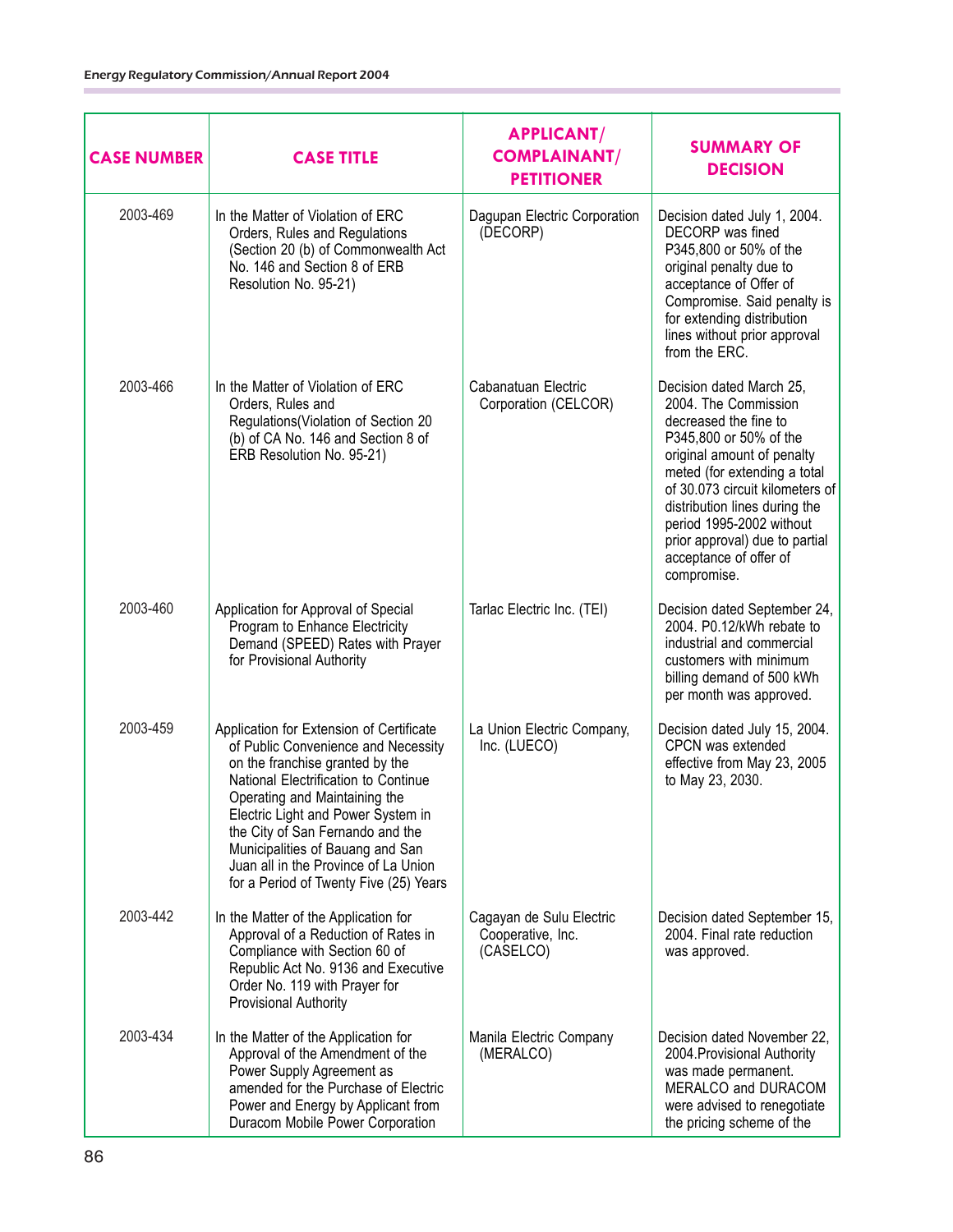| <b>CASE NUMBER</b> | <b>CASE TITLE</b>                                                                                                                                                                                             | <b>APPLICANT/</b><br><b>COMPLAINANT/</b><br><b>PETITIONER</b>  | <b>SUMMARY OF</b><br><b>DECISION</b>                                                                                                                                                                                                             |
|--------------------|---------------------------------------------------------------------------------------------------------------------------------------------------------------------------------------------------------------|----------------------------------------------------------------|--------------------------------------------------------------------------------------------------------------------------------------------------------------------------------------------------------------------------------------------------|
|                    | with Prayer for the Urgent Issuance of<br><b>Ex-Parte Provisional Authority</b>                                                                                                                               |                                                                | contract. Such renegotiated<br>contract shall be submitted to<br>the ERC within a year from<br>this decision.                                                                                                                                    |
| 2003-430           | In the Matter of the Petition to Authorize<br>Testing of Tampered Meters at<br>Petitioner's Premises with the Use of<br><b>ERC Certified Standard Equipment</b>                                               | Visayan Electric Company,<br>Inc. (VECO)                       | Decision dated June 3, 2004.<br>Authority was given to test<br>meters at VECO's premises<br>using the ERC-certified<br>standard equipment.                                                                                                       |
| 2003-414           | In the Matter of Violation of ERC<br>Orders, Rules and<br>Regulations(Violation of Section 55 of<br>ERB Resolution No. 95-21)                                                                                 | Mactan Electric Company,<br>Inc. (MECO)                        | Decision dated March 15,<br>2004. MECO was fined<br>P59,300 for failure to submit<br>its annual report for 2002.                                                                                                                                 |
| 2003-413           | In the Matter of Violation of ERC<br>Orders, Rules and<br>Regulations(Violation of Section 55 of<br>ERB Resolution No. 95-21)                                                                                 | Bauan Electric and Light<br>System (BELS)                      | Decision dated March 12,<br>2004. BELS was fined<br>P72,100 for not filing an<br>annual report.                                                                                                                                                  |
| 2003-401           | In the Matter of the Application for<br>Approval of a Reduction of Rates in<br>Compliance with Section 60 of<br>Republic Act No. 9136 and Executive<br>Order No. 119 with Prayer for<br>Provisional Authority | Samar I Electric Cooperative,<br>Inc. (SAMELCO I)              | Decision dated August 5,<br>2004. Provisional Authority<br>was made permanent.                                                                                                                                                                   |
| 2003-375           | In the Matter of Violation of ERC<br>Orders, Rules and<br>Regulations(Violation of Section 12 of<br>ERB Resolution No. 95-21, condition<br>1(d) of IEEC's CPCN and safety<br>standards)                       | Ibaan Electric and<br><b>Engineering Corporation</b><br>(IEEC) | Decision dated March 17,<br>2004. IEEC was fined<br>P125,100 for failure to<br>provide adequate safeguard<br>and comply with the safety<br>standards set by the<br>Philippine Electrical Code<br>resulting to blackout in its<br>franchise area. |
| 2003-366           | In the Matter of the Application for<br>Approval of a Reduction of Rates in<br>Compliance with Section 60 of<br>Republic Act No. 9136 and Executive<br>Order No. 119 with Prayer for<br>Provisional Authority | Davao del Sur Electric<br>Cooperative, Inc.<br>(DASURECO)      | Decision dated October 19,<br>2004. Final rate reduction<br>was granted.                                                                                                                                                                         |
| 2003-364           | In the Matter of the Application for<br>Approval of a Reduction of Rates in<br>Compliance with Section 60 of<br>Republic Act No. 9136 and Executive<br>Order No. 119 with Prayer for<br>Provisional Authority | Northern Samar Electric<br>Cooperative, Inc.<br>(NORSAMELCO)   | Decision dated October 7,<br>2004. Final rate reduction<br>was granted.                                                                                                                                                                          |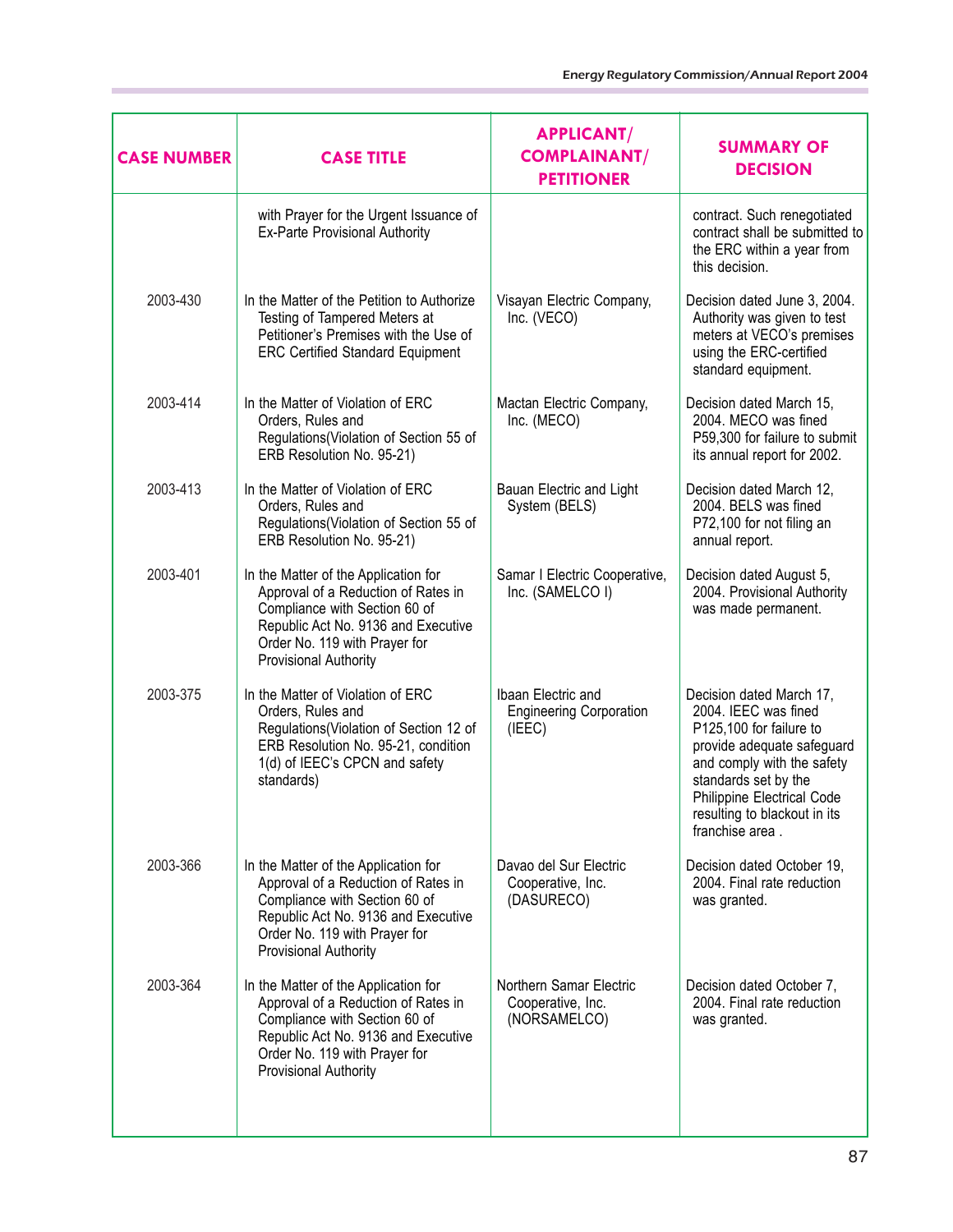| <b>CASE NUMBER</b>  | <b>CASE TITLE</b>                                                                                                                                                                                                    | <b>APPLICANT/</b><br><b>COMPLAINANT/</b><br><b>PETITIONER</b>  | <b>SUMMARY OF</b><br><b>DECISION</b>                                                                                                                                           |
|---------------------|----------------------------------------------------------------------------------------------------------------------------------------------------------------------------------------------------------------------|----------------------------------------------------------------|--------------------------------------------------------------------------------------------------------------------------------------------------------------------------------|
| 2003-364<br>2003-15 | In the Matter of the Application for<br>Approval of a Reduction of Rates in<br>Compliance with Section 60 of<br>Republic Act No. 9136 and Executive<br>Order No. 119 with Prayer for<br>Provisional Authority        | South Cotabato I Electric<br>Cooperative, Inc.<br>(SOCOTECO I) | Decision dated September 20,<br>2004. Final rate reduction<br>was granted.                                                                                                     |
| 2003-359            | In the Matter of the Application for the<br>Approval of the Special Program to<br>Enhance Electricity Demand (SPEED)<br>Rates with Prayer for Provisional<br>Authority                                               | Manila Electric Company<br>(MERALCO)                           | Decision dated July 26, 2004.<br>Provisional Authority made<br>permanent. Rebate of P0.12/<br>kWh is passed on to large<br>industrial and commercial<br>electricity end-users. |
| 2003-346            | In the Matter of the Application for<br>Approval of a Reduction of Rates in<br>Compliance with Section 60 of<br>Republic Act No. 9136 and Executive<br>Order No. 119 with Prayer for<br>Provisional Authority        | Leyte III Electric Cooperative,<br>Inc. (LEYECO III)           | Decision dated September 20,<br>2004. Final rate reduction<br>approved.                                                                                                        |
| 2003-345            | In the Matter of the Application for<br>Approval of a Reduction of Rates in<br>Compliance with Section 60 of<br>Republic Act No. 9136 and Executive<br>Order No. 119 with Prayer for<br>Provisional Authority        | Batanes Electric Cooperative,<br>Inc. (BATANELCO)              | Decision dated September 13,<br>2004. Final rate reduction<br>was approved.                                                                                                    |
| 2003-335            | In the Matter of the Application for<br>Approval of a Reduction of Rates in<br>Compliance with Section 60 of<br>Republic Act No. 9136 and Executive<br>Order No. 119 with Prayer for<br><b>Provisional Authority</b> | Isabela II Electric Coopera-<br>tive Inc. (ISELCO II)          | Decision dated October 25,<br>2004. Final rate reduction<br>was granted.                                                                                                       |
| 2003-320            | In the Matter of the Application for<br>Approval of a Reduction of Rates in<br>Compliance with Section 60 of<br>Republic Act No. 9136 and Executive<br>Order No. 119 with Prayer for<br><b>Provisional Authority</b> | Sultan Kudarat Electric<br>Cooperative, Inc.<br>(SUKELCO)      | Decision dated August 5,<br>2004. Provisional Authority<br>was made permanent.                                                                                                 |
| 2003-178            | In the Matter of the Petition for<br>Approval/Review of Interim Supply<br>Agreement with Toledo Power<br>Company with Prayer for Provisional<br>Authority                                                            | Visayan Electric Company,<br>Inc. (VECO)                       | Decision dated August 23,<br>2004. The provisional<br>approval for VECO to<br>purchase at least a minimum<br>off-take of 26,776,000 kWh<br>was made permanent.                 |
| 2003-174            | In the Matter of the Application for the<br>Authority to Adopt and Implement a<br>Special Rate Discount and/or<br>Transmission Incentive Program (TIP)                                                               | National Transmission<br>Corporation (TRANSCO)                 | Decision dated September 9,<br>2004. Authority to grant a<br>discount rate of P0.10/kWh<br>on incremental consumption<br>was made permanent.                                   |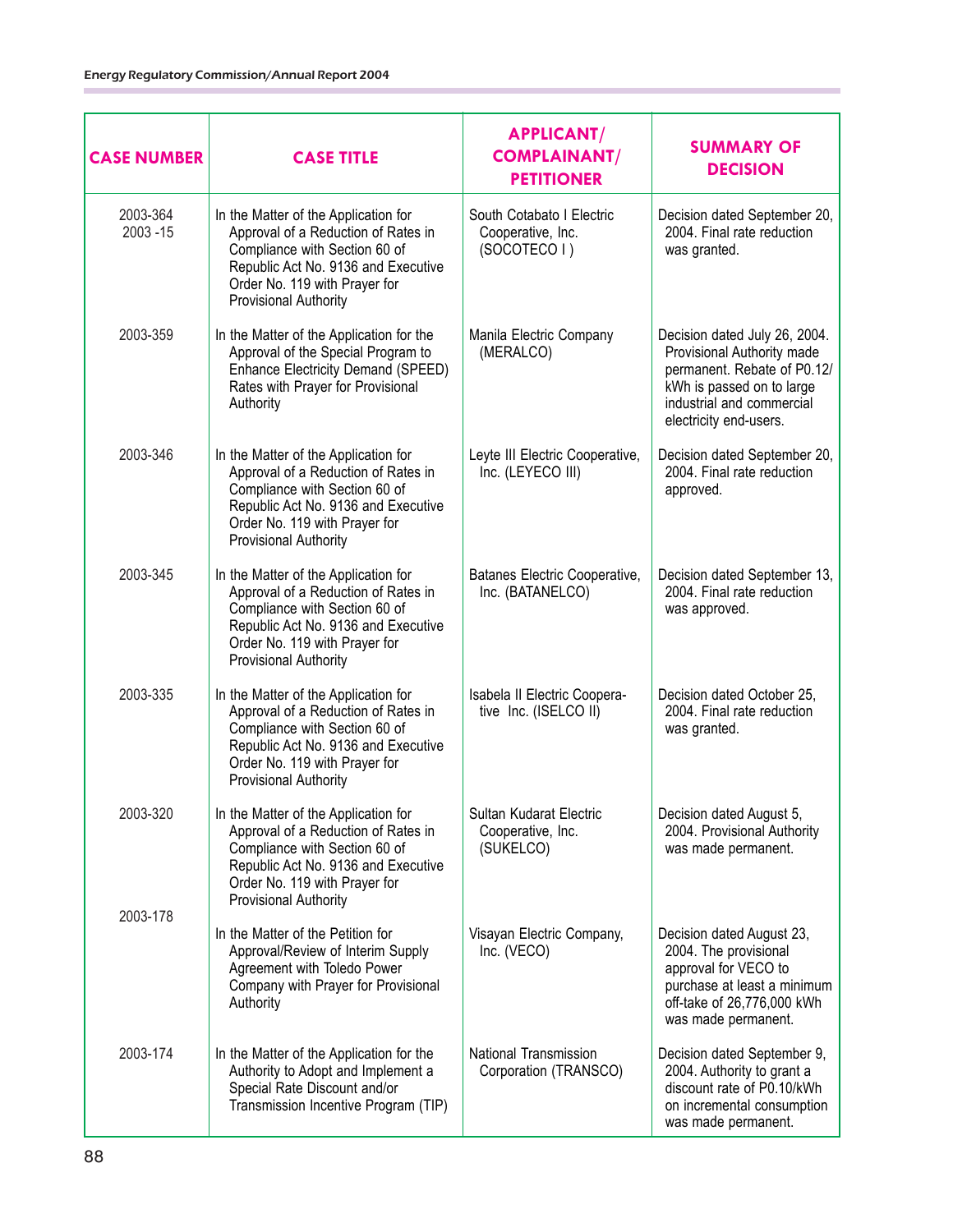| <b>CASE NUMBER</b> | <b>CASE TITLE</b>                                                                                                                                                                                                    | <b>APPLICANT/</b><br><b>COMPLAINANT/</b><br><b>PETITIONER</b>    | <b>SUMMARY OF</b><br><b>DECISION</b>                                             |
|--------------------|----------------------------------------------------------------------------------------------------------------------------------------------------------------------------------------------------------------------|------------------------------------------------------------------|----------------------------------------------------------------------------------|
| 2003-171           | In the Matter of the Application for<br>Approval of a Reduction of Rates in<br>Compliance with Section 60 of<br>Republic Act No. 9136 and Executive<br>Order No. 119 with Prayer for<br><b>Provisional Authority</b> | <b>Bukidnon II Electric Coopera-</b><br>tive, Inc. (BUSECO II)   | Decision dated October 21,<br>2004. Final rate reduction<br>was granted.         |
| 2003-165           | In the Matter of the Application for<br>Approval of a Reduction of Rates in<br>Compliance with Section 60 of<br>Republic Act No. 9136 and Executive<br>Order No. 119 with Prayer for<br>Provisional Authority        | Basilan Electric Cooperative,<br>Inc. (BASELCO)                  | Decision dated November 2,<br>2004. Provisional Authority<br>was made permanent. |
| 2003-158           | In the Matter of the Application for<br>Approval of a Reduction of Rates in<br>Compliance with Section 60 of<br>Republic Act No. 9136 and Executive<br>Order No. 119 with Prayer for<br><b>Provisional Authority</b> | Eastern Samar Electric<br>Cooperative, Inc.<br>(ESAMELCO)        | Decision dated June 18, 2004.<br>Final rate reduction was<br>granted.            |
| 2003-148           | In the Matter of the Application for<br>Approval of a Reduction of Rates in<br>Compliance with Section 60 of<br>Republic Act No. 9136 and Executive<br>Order No. 119 with Prayer for<br>Provisional Authority        | Sorsogon II Electric Coopera-<br>tive, Inc. (SORECO II)          | Decision dated October 7,<br>2004. Final rate reduction<br>was granted.          |
| 2003-146           | In the Matter of the Application for<br>Approval of a Reduction of Rates in<br>Compliance with Section 60 of<br>Republic Act No. 9136 and Executive<br>Order No. 119 with Prayer for<br><b>Provisional Authority</b> | Nueva Vizcaya Electric Co-<br>operative, Inc. (NUVELCO)          | Decision dated August 6,<br>2004. Final rate reduction<br>was granted.           |
| 2003-143           | In the Matter of the Application for<br>Approval of a Reduction of Rates in<br>Compliance with Section 60 of<br>Republic Act No. 9136 and Executive<br>Order No. 119 with Prayer for<br><b>Provisional Authority</b> | Surigao del Sur II Electric<br>Cooperative, Inc.<br>(SURSECO II) | Decision dated September 20,<br>2004. Final rate reduction<br>was approved.      |
| 2003-142           | In the Matter of the Application for<br>Approval of a Reduction of Rates in<br>Compliance with Section 60 of<br>Republic Act No. 9136 and Executive<br>Order No. 119 with Prayer for<br><b>Provisional Authority</b> | Leyte II Electric Cooperative,<br>Inc. (LEYECO II)               | Decision dated September 13,<br>2004. Final rate reduction<br>was approved.      |
| 2003-123           | In the Matter of the Application for<br>Approval of a Reduction of Rates in<br>Compliance with Section 60 of<br>Republic Act No. 9136 and Executive<br>Order No. 119 with Prayer for                                 | Lanao Del Norte Electric<br>Cooperative, Inc. (LANECO)           | Decision dated September 20,<br>2004. Final rate reduction<br>was approved.      |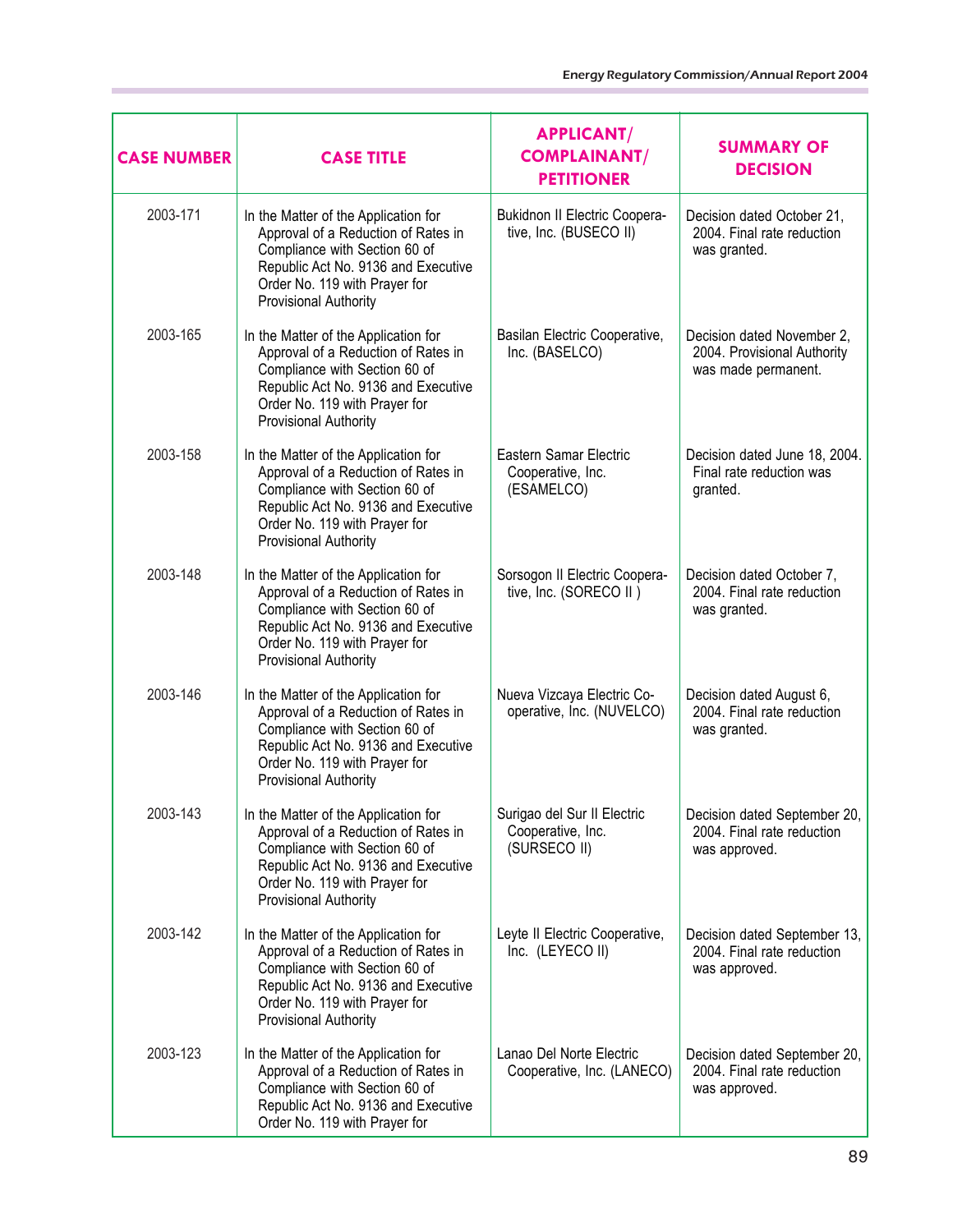| <b>CASE NUMBER</b> | <b>CASE TITLE</b>                                                                                                                                                                                                    | <b>APPLICANT/</b><br><b>COMPLAINANT/</b><br><b>PETITIONER</b>       | <b>SUMMARY OF</b><br><b>DECISION</b>                                        |
|--------------------|----------------------------------------------------------------------------------------------------------------------------------------------------------------------------------------------------------------------|---------------------------------------------------------------------|-----------------------------------------------------------------------------|
|                    | Provisional Authority                                                                                                                                                                                                |                                                                     |                                                                             |
| 2003-122           | In the Matter of the Application for<br>Approval of a Reduction of Rates in<br>Compliance with Section 60 of<br>Republic Act No. 9136 and Executive<br>Order No. 119 with Prayer for<br>Provisional Authority        | Davao Oriental Electric<br>Cooperative, Inc.<br>(DORECO)            | Decision dated September 14,<br>2004. Final rate reduction<br>was approved. |
| 2003-121           | In the Matter of the Application for<br>Approval of a Reduction of Rates in<br>Compliance with Section 60 of<br>Republic Act No. 9136 and Executive<br>Order No. 119 with Prayer for<br><b>Provisional Authority</b> | Camiguin Electric<br>Cooperative, Inc.<br>(CAMELCO)                 | Decision dated September 20,<br>2004. Final rate reduction<br>was approved. |
| 2003-119           | In the Matter of the Application for<br>Approval of a Reduction of Rates in<br>Compliance with Section 60 of<br>Republic Act No. 9136 and Executive<br>Order No. 119 with Prayer for<br><b>Provisional Authority</b> | Surigao Del Norte Electric<br>Cooperative, Inc.<br>(SURNECO)        | Decision dated August 23,<br>2004. Final rate reduction<br>was granted.     |
| 2003-118           | In the Matter of the Application for<br>Approval of a Reduction of Rates in<br>Compliance with Section 60 of<br>Republic Act No. 9136 and Executive<br>Order No. 119 with Prayer for<br>Provisional Authority        | Iloilo III Electric Cooperative,<br>Inc. (ILECO III)                | Decision dated September 2,<br>2004. Final rate reduction<br>was granted.   |
| 2003-117           | In the Matter of the Application for<br>Approval of a Reduction of Rates in<br>Compliance with Section 60 of<br>Republic Act No. 9136 and Executive<br>Order No. 119 with Prayer for<br><b>Provisional Authority</b> | Surigao del Sur I Electric<br>Cooperative, Inc.<br>(SURSECO I)      | Decision dated June 14, 2004.<br>Final authority was granted.               |
| 2003-113           | In the Matter of the Application for<br>Approval of a Reduction of Rates in<br>Compliance with Section 60 of<br>Republic Act No. 9136 and Executive<br>Order No. 119 with Prayer for<br><b>Provisional Authority</b> | South Cotabato II Electric<br>Cooperative, Inc.<br>(SOCOTECO II)    | Decision dated September 21,<br>2004. Final rate reduction<br>was granted.  |
| 2003-111           | In the Matter of the Application for<br>Approval of a Reduction of Rates in<br>Compliance with Section 60 of<br>Republic Act No. 9136 and Executive<br>Order No. 119 with Prayer for<br><b>Provisional Authority</b> | Misamis Oriental II Electric<br>Cooperative, Inc.<br>(MORESCO II)   | Decision dated June 21, 2004.<br>Final rate reduction was<br>granted.       |
| 2003-103           | In the Matter of the Application for<br>Approval of a Reduction of Rates in<br>Compliance with Section 60 of                                                                                                         | <b>Mountain Province Electric</b><br>Cooperative, Inc.<br>(MOPRECO) | Decision dated September 13,<br>2004. Final rate reduction<br>was approved. |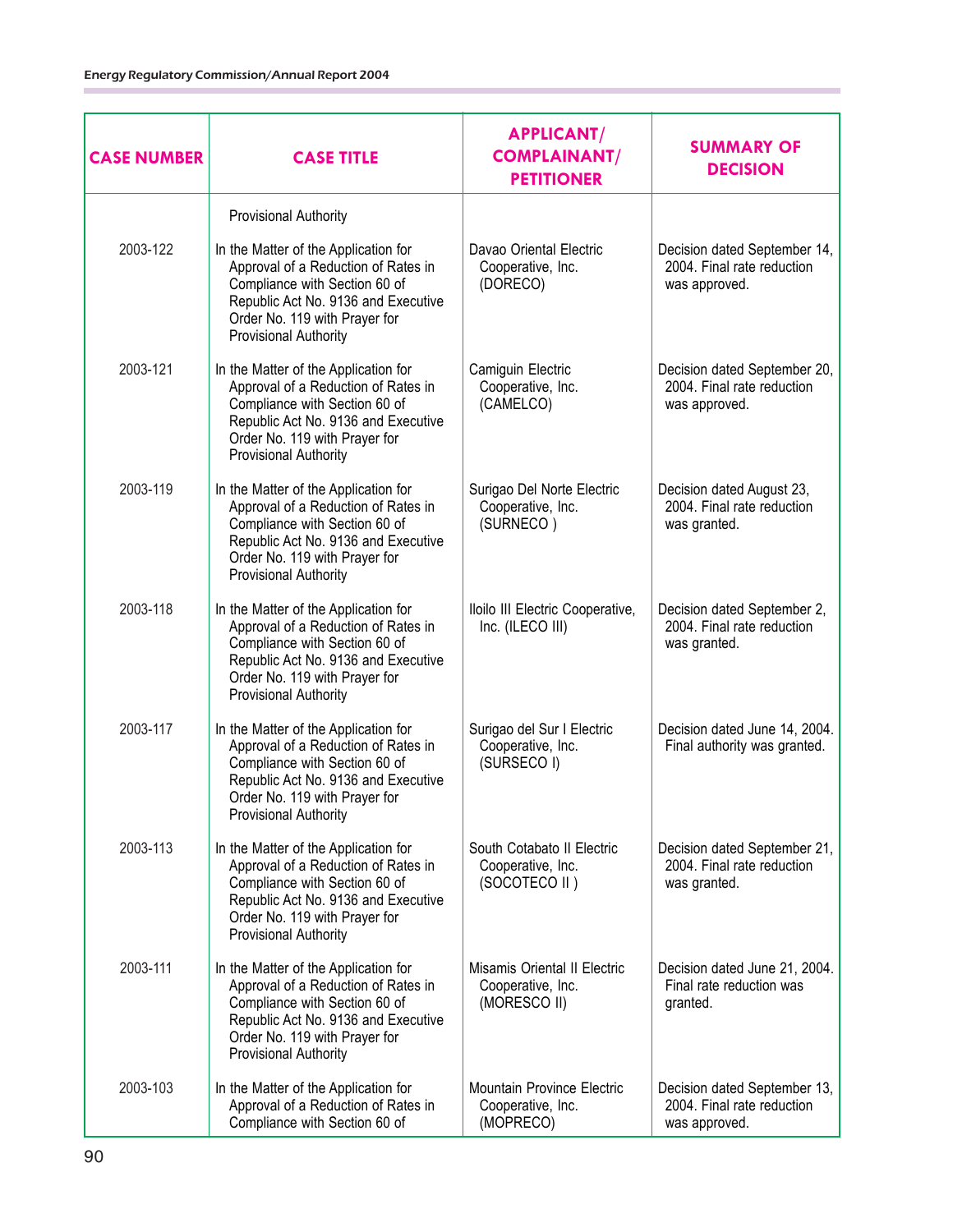| <b>CASE NUMBER</b> | <b>CASE TITLE</b>                                                                                                                                                                                                    | <b>APPLICANT/</b><br><b>COMPLAINANT/</b><br><b>PETITIONER</b>      | <b>SUMMARY OF</b><br><b>DECISION</b>                                                             |
|--------------------|----------------------------------------------------------------------------------------------------------------------------------------------------------------------------------------------------------------------|--------------------------------------------------------------------|--------------------------------------------------------------------------------------------------|
|                    | Republic Act No. 9136 and Executive<br>Order No. 119 with Prayer for<br>Provisional Authority                                                                                                                        |                                                                    |                                                                                                  |
| $2003 - 97$        | In the Matter of the Application for<br>Approval of a Reduction of Rates in<br>Compliance with Section 60 of<br>Republic Act No. 9136 and Executive<br>Order No. 119 with Prayer for<br>Provisional Authority        | Camarines Sur IV Electric<br>Cooperative, Inc.<br>(CASURECO IV)    | Decision dated August 5,<br>2004. Provisional Authority<br>was made permanent.                   |
| $2003 - 96$        | In the Matter of the Application for<br>Approval of a Reduction of Rates in<br>Compliance with Section 60 of<br>Republic Act No. 9136 and Executive<br>Order No. 119 with Prayer for<br>Provisional Authority        | Leyte V Electric Cooperative,<br>Inc. (LEYECO V)                   | Decision dated June 23, 2004.<br>Final rate reduction was<br>granted.                            |
| 2003-95            | In the Matter of the Application for<br>Approval of a Reduction of Rates in<br>Compliance with Section 60 of<br>Republic Act No. 9136 and Executive<br>Order No. 119 with Prayer for<br>Provisional Authority        | Samar II Electric Cooperative,<br>Inc. (SAMELCO II)                | Decision dated June 26, 2004.<br>Final rate reduction was<br>granted.                            |
| 2003-95            | In the Matter of the Application for<br>Approval of a Reduction of Rates in<br>Compliance with Section 60 of<br>Republic Act No. 9136 and Executive<br>Order No. 119 with Prayer for<br>Provisional Authority        | <b>Camarines Norte Electric</b><br>Cooperative, Inc.<br>(CANORECO) | Decision dated July 26, 2004.<br>Final rate reduction was<br>granted.                            |
| 2003-93            | In the Matter of the Application for<br>Approval of a Reduction of Rates in<br>Compliance with Section 60 of<br>Republic Act No. 9136 and Executive<br>Order No. 119 with Prayer for<br>Provisional Authority        | North Cotabato Electric<br>Cooperative, Inc.<br>(COTELCO)          | Decision dated August 5,<br>2004. Provisional Authority<br>was made permanent.                   |
| 2003-90            | In the Matter of the Application for<br>Approval of a Reduction of Rates in<br>Compliance with Section 60 of<br>Republic Act No. 9136 and Executive<br>Order No. 119 with Prayer for<br>Provisional Authority        | Quezon II Electric<br>Cooperative, Inc.<br>(QUEZELCO II)           | Decision dated September 13,<br>2004. Final rate reduction<br>was approved with<br>modification. |
| 2003-71            | In the Matter of the Application for<br>Approval of a Reduction of Rates in<br>Compliance with Section 60 of<br>Republic Act No. 9136 and Executive<br>Order No. 119 with Prayer for<br><b>Provisional Authority</b> | Misamis Occidental I Electric<br>Cooperative, Inc.<br>(MOELCI I)   | Decision dated July 15, 2004.<br>Provisional authority was<br>made permanent.                    |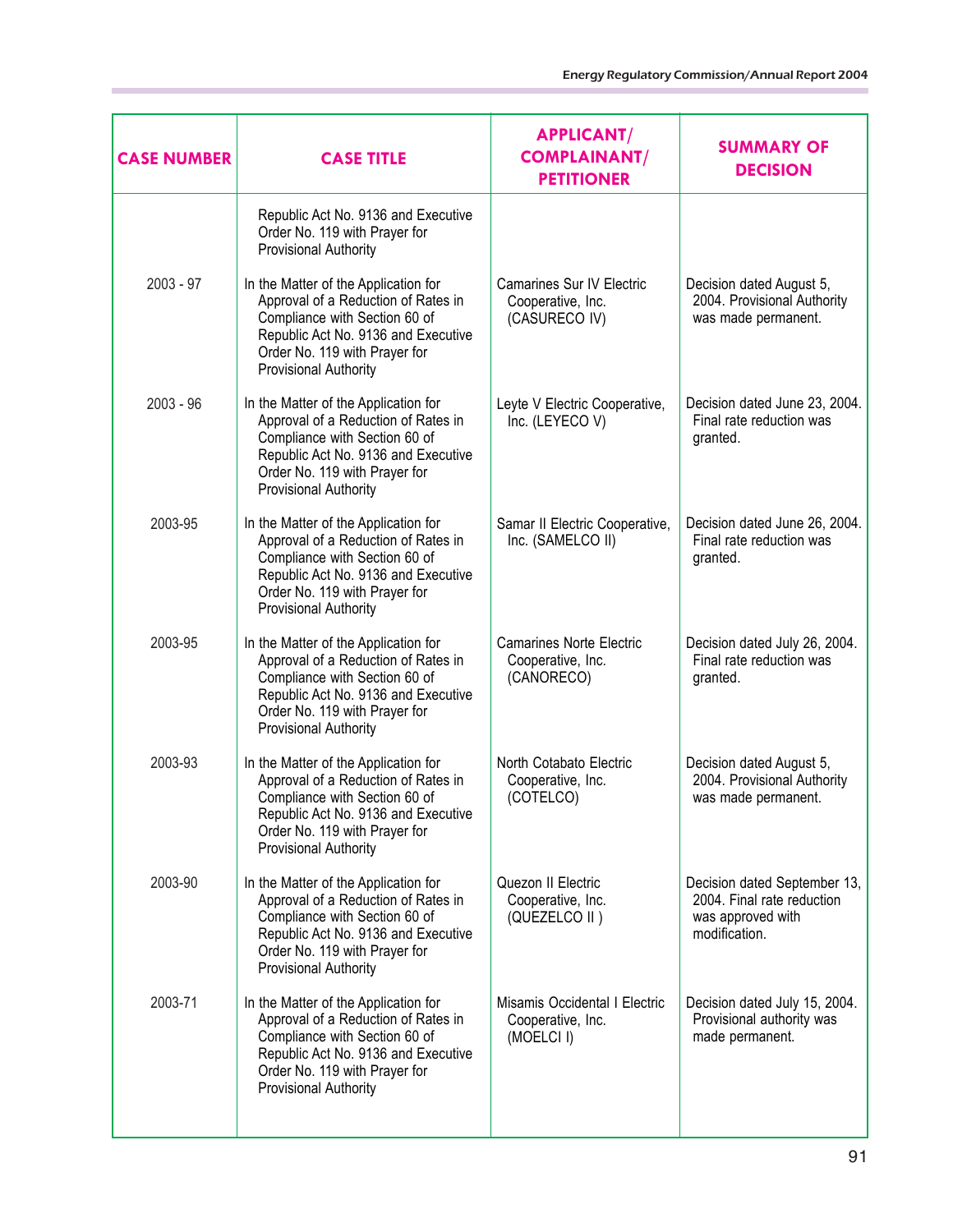| <b>CASE NUMBER</b> | <b>CASE TITLE</b>                                                                                                                                                                                                                                                                                                                          | <b>APPLICANT/</b><br><b>COMPLAINANT/</b><br><b>PETITIONER</b>                | <b>SUMMARY OF</b><br><b>DECISION</b>                                                                                                                                                                             |
|--------------------|--------------------------------------------------------------------------------------------------------------------------------------------------------------------------------------------------------------------------------------------------------------------------------------------------------------------------------------------|------------------------------------------------------------------------------|------------------------------------------------------------------------------------------------------------------------------------------------------------------------------------------------------------------|
| 2003-69<br>2003-67 | In the Matter of the Application for<br>Authority to Increase Capital Stock<br>from Two Hundred Forty Five<br>Thousand, Seven Hundred Twenty<br>(P245,720.00) Pesos to Three<br>Hundred Million (P300,000,000.00)<br>Pesos and to Issue Stock Certificate<br>Representing the Increase in Capital<br>with Prayer for Provisional Authority | Cabanatuan Electric<br>Corporation (CELCOR)                                  | Decision dated August 19,<br>2004. Application to increase<br>capital stock was approved<br>but the conversion of<br>obligation to First<br>Cabanatuan Ventures<br>Corporation to shares of<br>stock was denied. |
|                    | In the Matter of the Application for<br>Approval of a Reduction of Rates in<br>Compliance with Section 60 of<br>Republic Act No. 9136 and Executive<br>Order No. 119 with Prayer for<br>Provisional Authority                                                                                                                              | Cebu III Electric Coorperative,<br>Inc. (CEBECO III)                         | Decision dated June 14, 2004.<br>Final authority was granted.                                                                                                                                                    |
| 2003-66            | In the Matter of the Application for<br>Approval of a Reduction of Rates in<br>Compliance with Section 60 of<br>Republic Act No. 9136 and Executive<br>Order No. 119 with Prayer for<br>Provisional Authority                                                                                                                              | <b>Tablas Island Electric</b><br>Cooperative Inc. (TIELCO)                   | Decision dated<br>November 17, 2004.<br>Provisional Authority was<br>made permanent.                                                                                                                             |
| 2003-63            | In the Matter of the Application for<br>Approval of a Reduction of Rates in<br>Compliance with Section 60 of<br>Republic Act No. 9136 and Executive<br>Order No. 119 with Prayer for<br>Provisional Authority                                                                                                                              | Misamis Occidental II Electric<br>Cooperative, Inc. (MOELCI<br>$\vert \vert$ | Decision dated June 26, 2004.<br>Provisional authority was<br>made permanent.                                                                                                                                    |
| 2003-60            | In the Matter of the Application for<br>Approval of a Reduction of Rates in<br>Compliance with Section 60 of<br>Republic Act No. 9136 and Executive<br>Order No. 119 with Prayer for<br><b>Provisional Authority</b>                                                                                                                       | Bantayan Island Electric<br>Cooperative, Inc.<br>(BANELCO)                   | Decision dated September 2,<br>2004. Final rate reduction<br>was approved.                                                                                                                                       |
| 2003-55            | In the Matter of the Application for<br>Approval of a Reduction of Rates in<br>Compliance with Section 60 of<br>Republic Act No. 9136 and Executive<br>Order No. 119 with Prayer for<br>Provisional Authority                                                                                                                              | Quezon I Electric<br>Cooperative, Inc.<br>(QUEZELCO I)                       | Decision dated September 13,<br>2004. Final rate reduction<br>was approved with<br>modification.                                                                                                                 |
| 2003-21            | In the Matter of the Application for<br>Approval of a Reduction of Rates in<br>Compliance with Section 60 of<br>Republic Act No. 9136 and Executive<br>Order No. 119 with Prayer for<br>Provisional Authority                                                                                                                              | Ifugao Electric Cooperative,<br>Inc. (IFELCO)                                | Decision dated August 23,<br>2004. Provisional authority<br>was made permanent.                                                                                                                                  |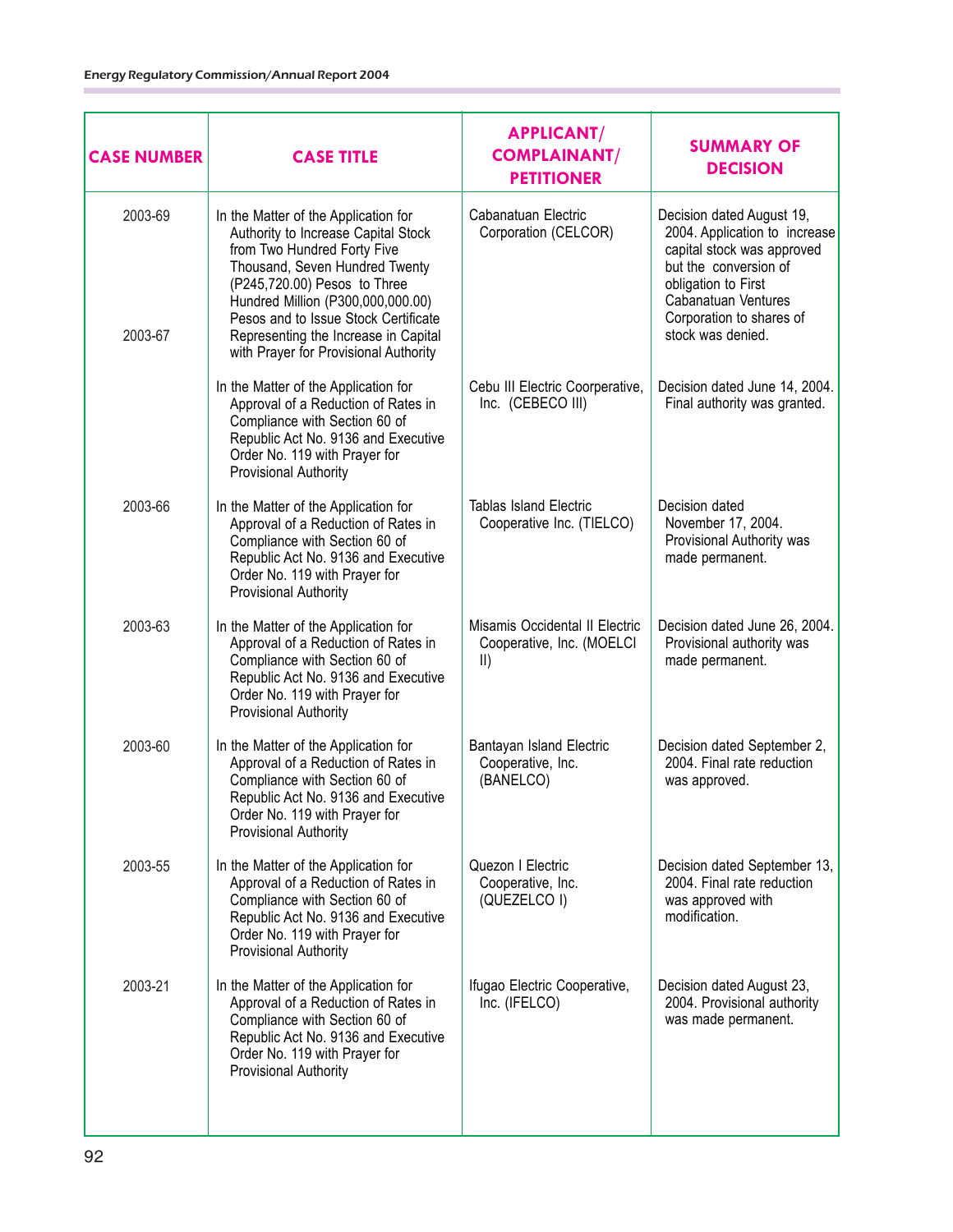| <b>CASE NUMBER</b> | <b>CASE TITLE</b>                                                                                                                                                                                                                                                                                                                                                                                                                                            | <b>APPLICANT/</b><br><b>COMPLAINANT/</b><br><b>PETITIONER</b>        | <b>SUMMARY OF</b><br><b>DECISION</b>                                                                                                                                                                                                                    |
|--------------------|--------------------------------------------------------------------------------------------------------------------------------------------------------------------------------------------------------------------------------------------------------------------------------------------------------------------------------------------------------------------------------------------------------------------------------------------------------------|----------------------------------------------------------------------|---------------------------------------------------------------------------------------------------------------------------------------------------------------------------------------------------------------------------------------------------------|
| 2003-16            | In the Matter of the Application for<br>Approval of a Reduction of Rates in<br>Compliance with Section 60 of<br>Republic Act No. 9136 and Executive<br>Order No. 119 with Prayer for<br>Provisional Authority                                                                                                                                                                                                                                                | <b>VMC Rural Electric Service</b><br>Cooperative, Inc.<br>(VRESCO)   | Decision dated July 9, 2004.<br>Final Authority was granted.                                                                                                                                                                                            |
| 2003-02            | Application for Authority to a)<br>Decommission and Retire the 2 MVA<br>EE Substation, the 5 MVA GE<br>Substation, the 5 MVA Daihen<br>Substation and the 5 MVA Siemens<br>Substation all Located in Calasiao,<br>Pangasinan and In Lieu thereof Install<br>and Operate a 20/27/33 MVA<br>Substation Including the Installation<br>of a Substation and Automation<br>System (SCADA) and b) Convert<br>Voltage of Feeders 2, 3 and 5 from<br>4.8 KV to 1.8 KV | Dagupan Electric Corporation<br>(DECORP)                             | Decision dated December 15,<br>2003. The decommissioning<br>of four (4) transformers,<br>operation of transformers and<br>substation automation<br>system, and conversion of<br>feeder voltage was approved.                                            |
| 2002-333           | Basic Mass Company, Inc. versus<br>Manila Electric Company<br>(MERALCO)                                                                                                                                                                                                                                                                                                                                                                                      | Basic Mass Company, Inc.                                             | Decision dated February 10,<br>2004. The case was<br>dismissed on the ground of<br>lack of jurisdiction since<br>Basic Mass is a stockholder<br>of Meralco. Intracorporate<br>conflicts are within the<br>jurisdiction of the Regional<br>Trial Courts. |
| 2002-321           | Application for the Authority to Secure a<br>Fifty Three Million (P53,000,000.00)<br>Peso Loan from Union Bank of the<br>Philippines.                                                                                                                                                                                                                                                                                                                        | San Fernando Electric Light<br>and Power Company, Inc.<br>(SFELAPCO) | Decision dated July 5, 2004.<br>The application was<br>approved the loan subject to<br>the condition that it will be<br>used for projects to meet<br>present and future demands<br>and regular reporting to the<br>ERC as to balances and<br>payments.  |
| 2002-303           | Grace L. Garcia versus Manila Electric<br>Company                                                                                                                                                                                                                                                                                                                                                                                                            | Grace L. Garcia                                                      | Decision dated February 26,<br>2004. Meralco is directed to<br>transfer and install the<br>electric meter of complainant<br>at a location accessible for<br>reading and testing.                                                                        |
| 2002-253           | In the Matter of the Application for the<br>Approval of the Proposed Rules,<br>Terms and Condition for Open Access<br>Transmission Service (OATS) and<br>Proposed Rates, Terms and<br><b>Conditions of Ancillary Services</b>                                                                                                                                                                                                                                | National Transmission<br>Corporation (TRANSCO)                       | Decision dated February 11,<br>2004. OATS was approved<br>as revised and amended.                                                                                                                                                                       |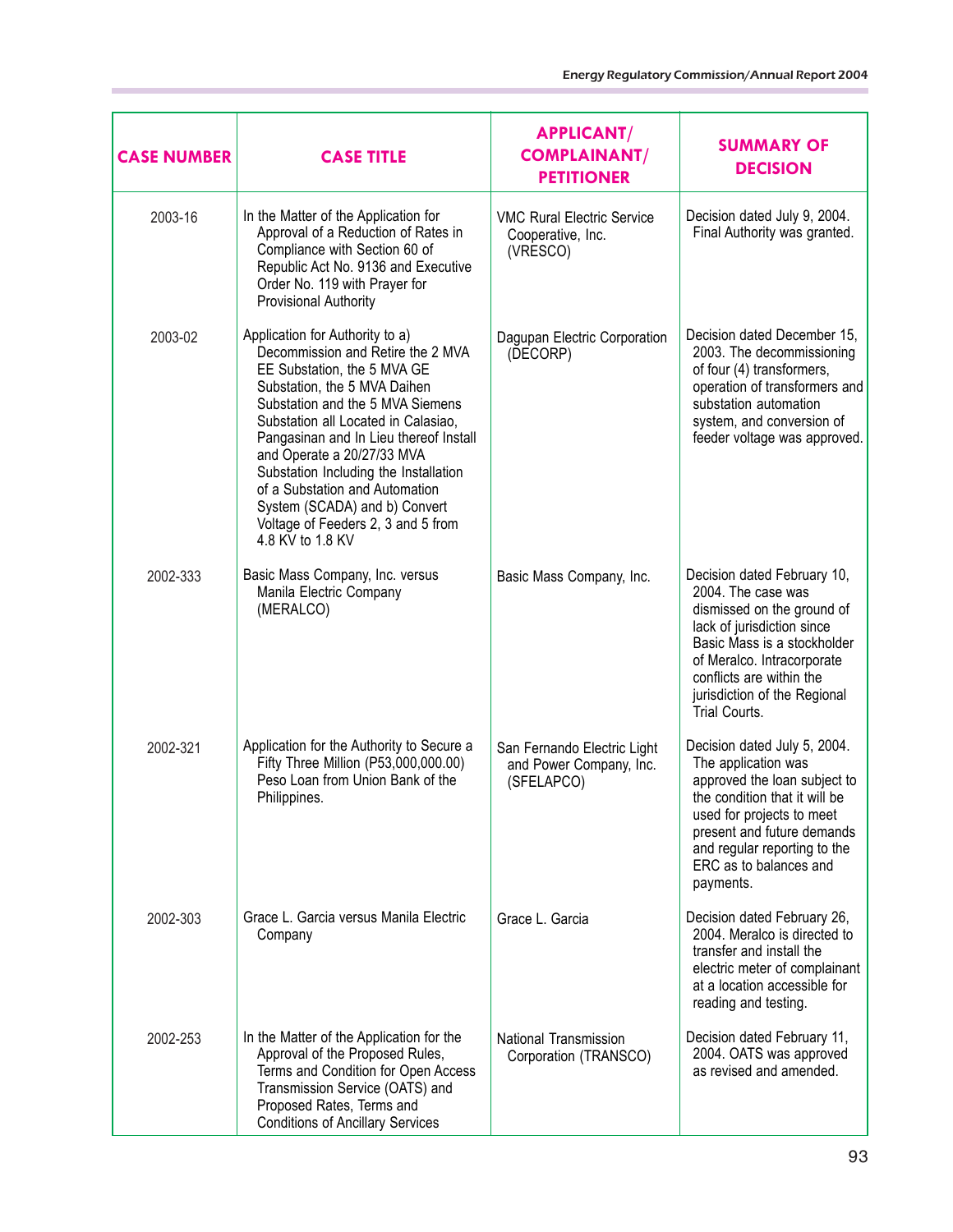| <b>CASE NUMBER</b>  | <b>CASE TITLE</b>                                                                                                                                                                                                                | <b>APPLICANT/</b><br><b>COMPLAINANT/</b><br><b>PETITIONER</b>     | <b>SUMMARY OF</b><br><b>DECISION</b>                                                                                                                                                                                                    |
|---------------------|----------------------------------------------------------------------------------------------------------------------------------------------------------------------------------------------------------------------------------|-------------------------------------------------------------------|-----------------------------------------------------------------------------------------------------------------------------------------------------------------------------------------------------------------------------------------|
| 2002-143<br>2002-18 | In the Matter of the Application for<br>Approval of the Revised Rate<br>Schedules on Compliance with<br>Section 36 of Republic Act No. 9136<br>and ERC Order dated October 30,<br>2001, with Prayer for Provisional<br>Authority | Mansons Corporation                                               | Decision dated February 11,<br>2004. OATA of P0.0344/kWh<br>was approved.                                                                                                                                                               |
| 2002-140            | In the Matter of the Application for<br>Approval of the Unbundled Rates<br>Pursuant to the Provisions of<br>Republic Act No. 9136                                                                                                | Cagayan de Sulu Electric<br>Cooperative, Inc.<br>(CASELCO)        | Decision dated June 7, 2004.<br>OATA of P0.1651/kWh was<br>approved.                                                                                                                                                                    |
| 2002-30<br>2001-912 | In the Matter of the Application for<br>Approval of the Unbundled Rates<br>Pursuant to the Provisions of<br>Republic Act No. 9136                                                                                                | Pampanga II Electric<br>Cooperative, Inc. (PELCO<br>$\vert \vert$ | Decision dated<br>January 28, 2004.<br>OATA of P0.1613/kWh was<br>approved.                                                                                                                                                             |
| 2002-22             | In the Matter of the Application for<br>Approval of the Unbundled Rates<br>Pursuant of the Provisions of<br>Republic Act No. 9136                                                                                                | Nueva Ecija II Electric<br>Cooperative, Inc.<br>(NEECO II)        | Decision dated January 20,<br>2004. OATA of P0.4725/kWh<br>was approved.                                                                                                                                                                |
| 2002-02             | In the Matter of Application for Approval<br>of Authority to Dispose of Certain<br>Properties                                                                                                                                    | Manila Electric Company<br>(MERALCO)                              | Decision dated April 12, 2004.<br>The disposal of three lots<br>was approved the acquisition<br>of lots ideal for locating<br>substations and distribution<br>facilities, with allowance for<br>future expansion, was also<br>approved. |
| 2002-01             | In the Matter of the Application for<br>Approval of the Unbundled Rates and<br>Basic Rate Increase in the Small<br><b>Island Grids</b>                                                                                           | National Power Corporation<br>(NPC)                               | Decision dated<br>December 20, 2003.<br>OATAs of P3.7064/kWh for<br>Luzon, P5.6404/kWh for<br>Visayas, P4.8024/kWh for<br>Mindanao were approved.                                                                                       |
| 2001-1013           | In the Matter of the Application for<br>Approval of the Unbundled<br>RatesPursuant to the Provisions of<br>Republic Act No. 9136                                                                                                 | Albay Electric Cooperative,<br>Inc. (ALECO)                       | Decision dated February 11,<br>2004.OATA of P(0.0690)/kWh<br>was approved.                                                                                                                                                              |
| 2001-1011           | In the Matter of the Application for<br>Approval of the Unbundled Rates<br>Pursuant of the Provisions of<br>Republic Act No. 9136                                                                                                | Southern Leyte Electric<br>Cooperative, Inc.<br>(SOLECO)          | Decision dated December 29,<br>2003.OATA of P0.5089/kWh<br>was approved.                                                                                                                                                                |
| 2001-1009           | In the Matter of the Application for<br>Approval of the Unbundled Rates<br>Pursuant to the Provisions of<br>Republic Act No. 9136                                                                                                | South Cotabato II Electric<br>Cooperative, Inc.<br>(SOCOTECO II)  | Decision dated February 4,<br>2004.OATA of P0.1767/kWh<br>was approved.                                                                                                                                                                 |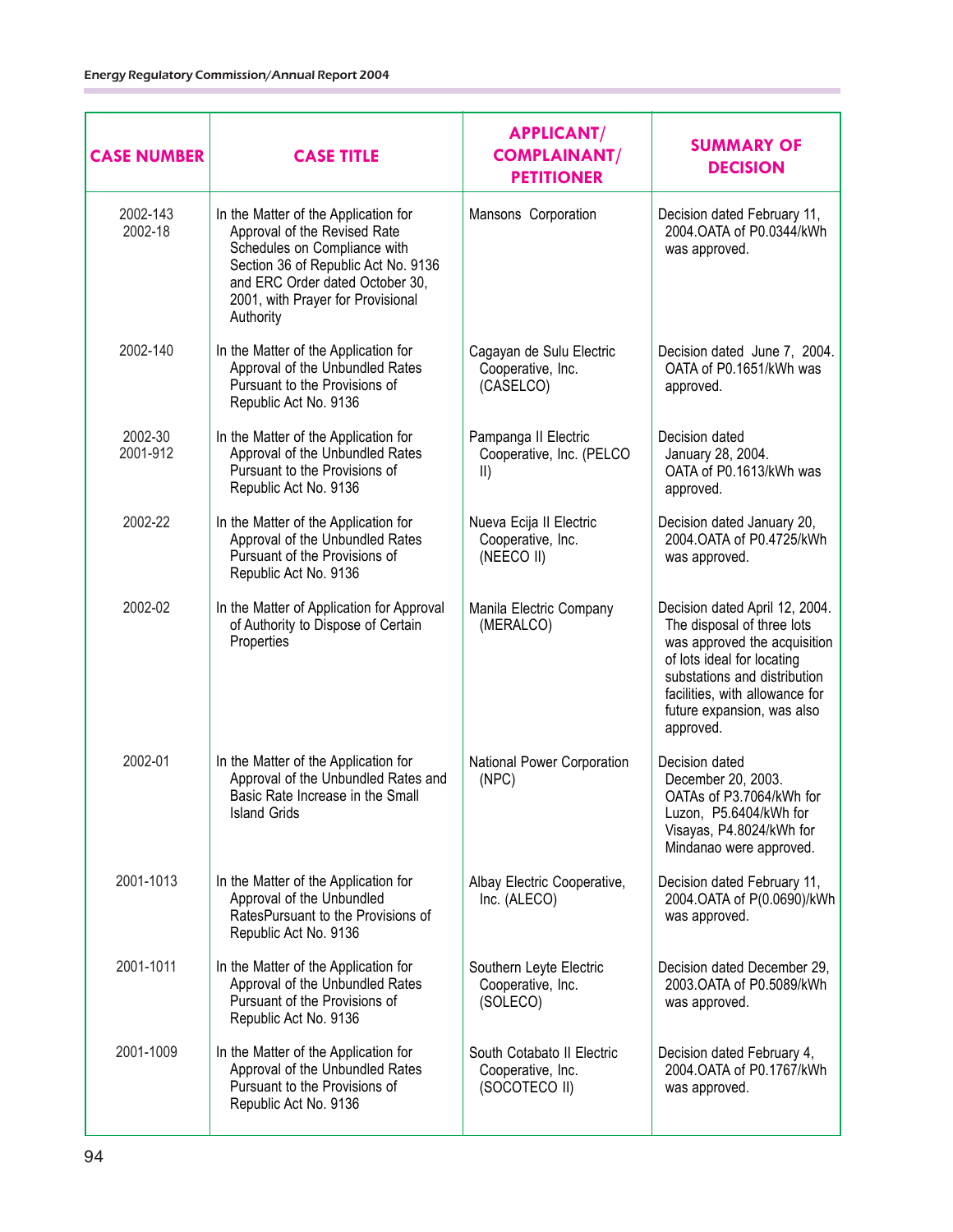| <b>CASE NUMBER</b> | <b>CASE TITLE</b>                                                                                                                 | <b>APPLICANT/</b><br><b>COMPLAINANT/</b><br><b>PETITIONER</b>            | <b>SUMMARY OF</b><br><b>DECISION</b>                                       |
|--------------------|-----------------------------------------------------------------------------------------------------------------------------------|--------------------------------------------------------------------------|----------------------------------------------------------------------------|
| 2001-1006          | In the Matter of the Application for<br>Approval of the Unbundled Rates<br>Pursuant to the Provisions of<br>Republic Act No. 9136 | <b>Camarines Sur III Electric</b><br>Cooperative, Inc.<br>(CASURECO III) | Decision dated December 29,<br>2004. OATA of P0.4559/kWh<br>was approved.  |
| 2001-1002          | In the Matter of the Application for<br>Approval of the Unbundled Rates<br>Pursuant to the Provisions of<br>Republic Act No. 9136 | Sultan Kudarat Electric<br>Cooperative,<br>Inc.(SUKELCO)                 | Decision dated August 5,<br>2004. OATA of P0.2118/kWh<br>was approved.     |
| 2001-1001          | In the Matter of the Application for<br>Approval of the Unbundled Rates<br>Pursuant to the Provisions of<br>Republic Act No. 9136 | Misamis Oriental II Electric<br>Cooperative, Inc.<br>(MORESCO II)        | Decision dated March 10,<br>2004. OATA of 0.1384/kWh<br>was approved.      |
| 2001-1000          | In the Matter of the Application for<br>Approval of the Unbundled Rates<br>Pursuant to the Provisions of<br>Republic Act No. 9136 | <b>Camarines Sur IV Electric</b><br>Cooperative, Inc.<br>(CASURECO IV)   | Decision dated August 5,<br>2004. OATA of P0.6412/kWh<br>was approved.     |
| 2001-999           | In the Matter of the Application for<br>Approval of the Unbundled Rates<br>Pursuant to the Provisions of<br>Republic Act No. 9136 | Sorsogon II Electric<br>Cooperative, Inc.<br>(SORECO II)                 | Decision dated December 29,<br>2004. OATA of P0.6193/kWh<br>was approved.  |
| 2001-996           | In the Matter of the Application for<br>Approval of the Unbundled Rates<br>Pursuant to the Provisions of<br>Republic Act No. 9136 | Camiguin Electric<br>Cooperative, Inc.<br>(CAMELCO)                      | Decision dated December 3,<br>2003. OATA of P0.1369/kWh<br>was approved.   |
| 2001-995           | In the Matter of the Application for<br>Approval of the Unbundled Rates<br>Pursuant to the Provisions of<br>Republic Act No. 9136 | Central Pangasinan Electric<br>Cooperative, Inc.<br>(CENPELCO)           | Decision dated January 28,<br>2004. OATA of P0.0964/kWh<br>was approved.   |
| 2001-994           | In the Matter of the Application for<br>Approval of the Unbundled Rates<br>Pursuant to the Provisions of<br>Republic Act No. 9136 | Davao del Norte Electric<br>Cooperative, Inc.<br>(DANECO)                | Decision dated February 6,<br>2004.OATA of P0.0668/kWh<br>was approved.    |
| 2001-993           | In the Matter of the Application for<br>Approval of the Unbundled Rates<br>Pursuant to the Provisions of<br>Republic Act No. 9136 | Nueva Ecija III Electric<br>Cooperative, Inc.<br>(NEECO III)             | Decision dated September 15,<br>2003. OATA of P0.3040/kWh<br>was approved. |
| 2001-992           | In the Matter of the Application for<br>Approval of the Unbundled Rates<br>Pursuant to the Provisions of<br>Republic Act No. 9136 | Bohol II Electric Cooperative,<br>Inc. (BOHECO II)                       | Decision dated December 29,<br>2004. OATA of P0.0365/kWh<br>was approved.  |
| 2001-991           | In the Matter of the Application for<br>Approval of the Unbundled Rates<br>Pursuant of the Provisions of<br>Republic Act No. 9136 | Pampanga Rural Electric<br>Service Cooperative, Inc.<br>(PRESCO)         | Decision dated December 29,<br>2003.OATA of P0.0670/kWh<br>was approved.   |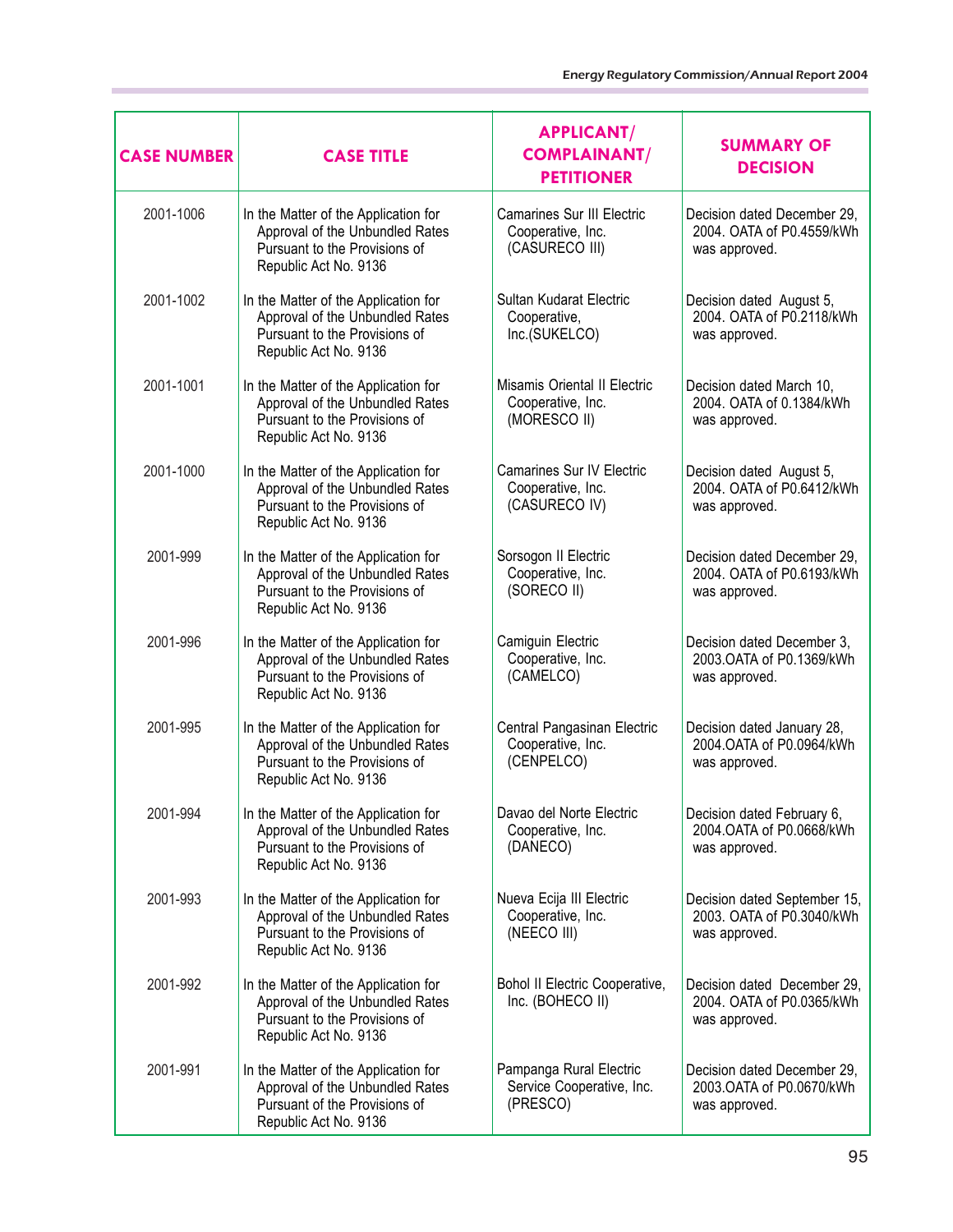| <b>CASE NUMBER</b>            | <b>CASE TITLE</b>                                                                                                                                                                                                                       | <b>APPLICANT/</b><br><b>COMPLAINANT/</b><br><b>PETITIONER</b>                | <b>SUMMARY OF</b><br><b>DECISION</b>                                      |
|-------------------------------|-----------------------------------------------------------------------------------------------------------------------------------------------------------------------------------------------------------------------------------------|------------------------------------------------------------------------------|---------------------------------------------------------------------------|
| 2001-984                      | In the Matter of the Application for<br>Approval of the Unbundled Rates<br>Pursuant to the Provisions of<br>Republic Act No. 9136                                                                                                       | Tarlac I Electric Cooperative,<br>Inc. (TARELCO)                             | Decision dated December 29,<br>2004. OATA of P0.0392/kWh<br>was approved. |
| 2001-983                      | In the Matter of the Application for<br>Approval of the Unbundled Rates<br>Pursuant to the Provisions of<br>Republic Act No. 9136                                                                                                       | Guimaras Electric<br>Cooperative, Inc.<br>(GUIMELCO)                         | Decision dated February 25,<br>2004. OATA of P0.2928/kWh<br>was approved. |
| 2001-982                      | In the Matter of the Application for<br>Approval of the Unbundled Rates<br>Pursuant to the Provisions of<br>Republic Act No. 9136                                                                                                       | Samar I Electric Cooperative,<br>Inc. (SAMELCO I)                            | Decision dated August 5,<br>2004. OATA of P0.1800/kWh<br>was approved.    |
| 2001-981                      | In the Matter of the Application for<br>Approval of the Unbundled Rates<br>Pursuant to the Provisions of<br>Republic Act No. 9136                                                                                                       | Leyte V Electric Cooperative,<br>Inc. (LEYECO V)                             | Decision dated February 27,<br>2004. OATA of P0.3980/kWh<br>was approved. |
| 2001-980                      | In the Matter of the Application for<br>Approval of the Unbundled Rates<br>Pursuant of the Provisions of<br>Republic Act No. 9136                                                                                                       | Cebu III Electric Cooperative,<br>Inc. (CEBECO III)                          | Decision dated January 23,<br>2004.OATA of P0.0924/kWh<br>was approved.   |
| 2001-979                      | In the Matter of the Application for<br>Approval of the Unbundled Rates<br>Pursuant to the Provisions of<br>Republic Act No. 9136                                                                                                       | Oriental Mindoro Electric<br>Cooperative, Inc.<br>(ORMECO)                   | Decision dated January 13,<br>2004. OATA of P0.1167/kWh<br>was approved.  |
| 2001-977                      | In the Matter of the Application for<br>Approval of the Unbundled Rates<br>Pursuant to the Provisions of<br>Republic Act No. 9136                                                                                                       | Davao del Sur Electric<br>Cooperative, Inc.<br>(DASURECO)                    | Decision dated June 24, 2004.<br>OATA of P0.0675/kWh was<br>approved.     |
| 2001-974                      | In the Matter of the Application for<br>Approval of the Unbundled Rates<br>Pursuant to the Provisions of<br>Republic Act No. 9136                                                                                                       | Masbate Electric Cooperative,<br>Inc. (MASELCO)                              | Decision dated March 3, 2004.<br>OATA of P0.3394/kWh was<br>approved.     |
| 2001-972                      | In the Matter of the Application for<br>Approval of the Unbundled Rates<br>Pursuant of the Provisions of<br>Republic Act No. 9136                                                                                                       | Tarlac II Electric Cooperative,<br>Inc. (TARELCO II)                         | Decision dated February 4,<br>2004. OATA of P0.0185/kWh<br>was approved.  |
| 2001-971<br>2001-523<br>99-17 | In the Matter of the Application for<br>Approval of the Unbundled Rates<br>Pursuant to the Provisions of<br>Republic Act No. 9136. In the Matter<br>of the Application for Authority to<br>Increase Rates with Provisional<br>Authority | Misamis Occidental II Electric<br>Cooperative, Inc. (MOELCI<br>$\mathsf{II}$ | Decision dated February 27,<br>2004. OATA of P0.1017/kWh<br>was approved. |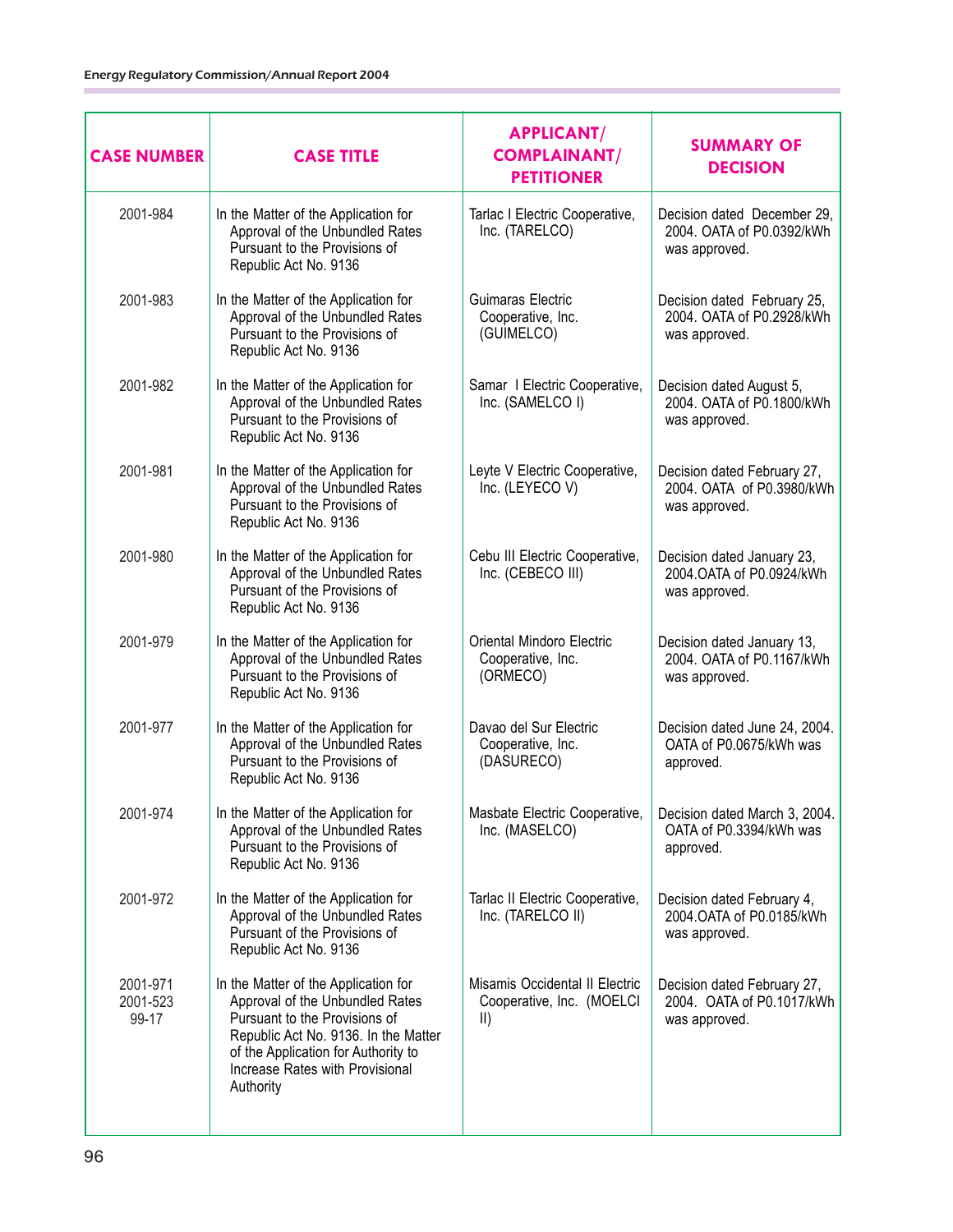| <b>CASE NUMBER</b> | <b>CASE TITLE</b>                                                                                                                 | <b>APPLICANT/</b><br><b>COMPLAINANT/</b><br><b>PETITIONER</b>     | <b>SUMMARY OF</b><br><b>DECISION</b>                                      |
|--------------------|-----------------------------------------------------------------------------------------------------------------------------------|-------------------------------------------------------------------|---------------------------------------------------------------------------|
| 2001-967           | In the Matter of the Application for<br>Approval of the Unbundled Rates<br>Pursuant of the Provisions of<br>Republic Act No. 9136 | Agusan del Sur Electric<br>Cooperative, Inc. (ASELCO)             | Decision dated January 23,<br>2004.OATA of P(0.0831)/kWh<br>was approved. |
| 2001-966           | In the Matter of the Application for<br>Approval of the Unbundled Rates<br>Pursuant to the Provisions of<br>Republic Act No. 9136 | Negros Occidental Electric<br>Cooperative, Inc.<br>(NOCECO)       | Decision dated December 22,<br>2003. OATA of P0.3094/kWh<br>was approved. |
| 2001-964           | In the Matter of the Application for<br>Approval of the Unbundled Rates<br>Pursuant to the Provisions of<br>Republic Act No. 9136 | Eastern Samar Electric<br>Cooperative, Inc.<br>(ESAMELCO)         | Decision dated February 11,<br>2004. OATA of P0.2384/kWh<br>was approved. |
| 2001-963           | In the Matter of the Application for<br>Approval of the Unbundled Rates<br>Pursuant to the Provisions of<br>Republic Act No. 9136 | Isabela II Electric<br>Cooperative, Inc. (ISELCO<br>$\vert \vert$ | Decision dated March 4,<br>2004. OATA of P0.1830/kWh<br>was approved.     |
| 2001-962           | In the Matter of the Application for<br>Approval of the Unbundled Rates<br>Pursuant to the Provisions of<br>Republic Act No. 9136 | Pampanga III Electric<br>Cooperative, Inc.<br>(PELCO III)         | Decision dated January 28,<br>2004. OATA of P0.1613/kWh<br>was approved.  |
| 2001-961           | In the Matter of the Application for<br>Approval of the Unbundled Rates<br>Pursuant of the Provisions of<br>Republic Act No. 9136 | Aurora Electric Cooperative<br>Inc. (AURELCO)                     | Decision dated December 29,<br>2004. OATA of P0.3743/kWh<br>was approved. |
| 2001-960           | In the Matter of the Application for<br>Approval of the Unbundled Rates<br>Pursuant to the Provisions of<br>Republic Act No. 9136 | Iloilo II Electric Cooperative,<br>Inc. (ILECO II)                | Decision dated December 3,<br>2003. OATA of P0.1655/kWh<br>was approved.  |
| 2001-958           | In the Matter of the Application for<br>Approval of the Unbundled Rates<br>Pursuant of the Provisions of<br>Republic Act No. 9136 | Davao Oriental Electric<br>Cooperative, Inc.<br>(DORECO)          | Decision dated January 23,<br>2004.OATA of P0.4062/kWh<br>was approved.   |
| 2001-957           | In the Matter of the Application for<br>Approval of the Unbundled Rates<br>Pursuant to the Provisions of<br>Republic Act No. 9136 | Leyte I Electric Cooperative,<br>Inc. (LEYECO I)                  | Decision dated March 12,<br>2004. OATA of P0.3980/kWh<br>was approved.    |
| 2001-956           | In the Matter of the Application for<br>Approval of the Unbundled Rates<br>Pursuant of the Provisions of<br>Republic Act No. 9136 | Biliran Electric Cooperative,<br>Inc. (BILECO)                    | Decision dated December 29,<br>2003.OATA of P0.2542/kWh<br>was approved.  |
| 2001-955           | In the Matter of the Application for<br>Approval of the Unbundled Rates<br>Pursuant of the Provisions of<br>Republic Act No. 9136 | Leyte III Electric Cooperative,<br>Inc.(LEYECO III)               | Decision dated January 21,<br>2004.OATA of P0.4923/kWh<br>was approved.   |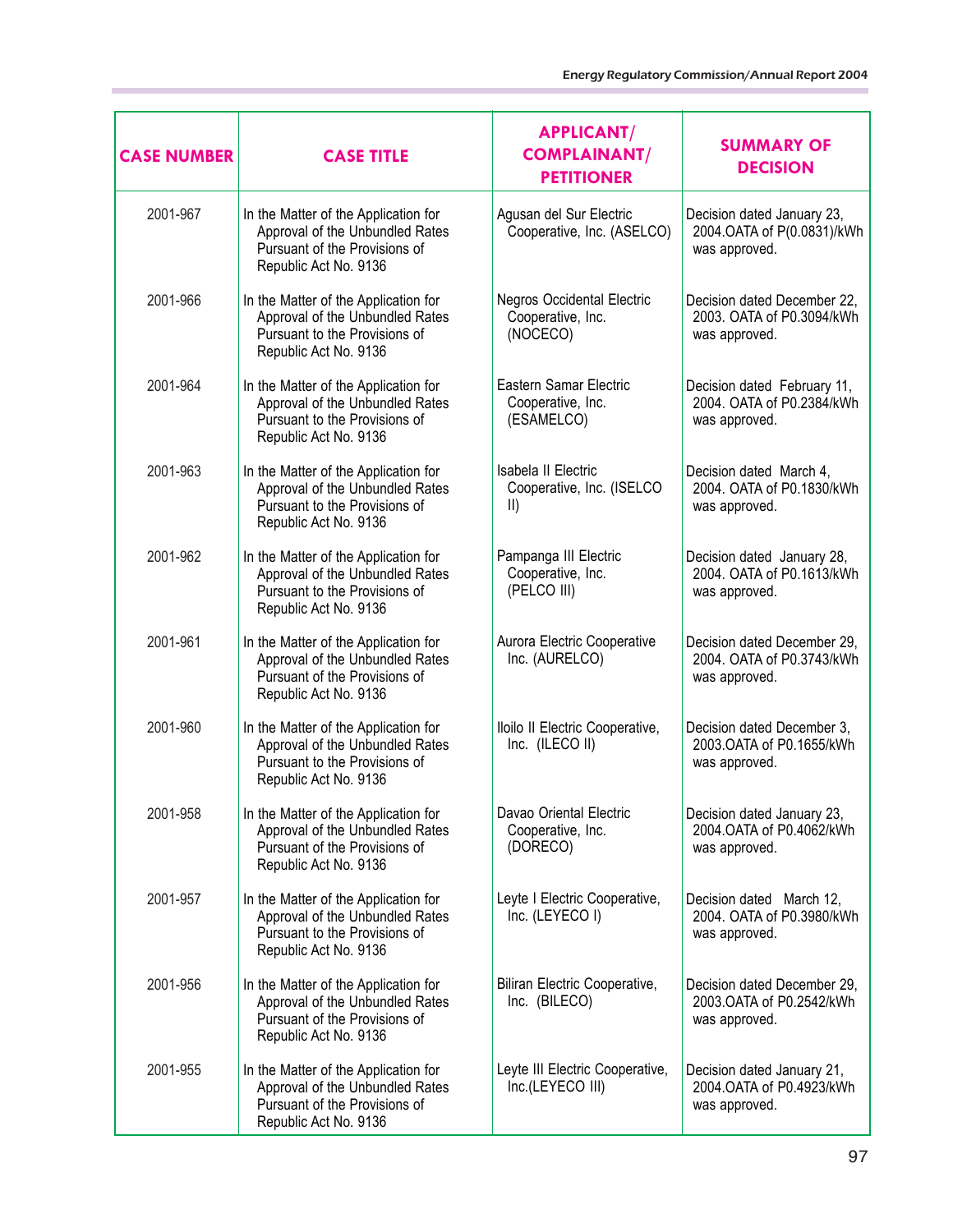| <b>CASE NUMBER</b> | <b>CASE TITLE</b>                                                                                                                                                                                                                 | <b>APPLICANT/</b><br><b>COMPLAINANT/</b><br><b>PETITIONER</b>    | <b>SUMMARY OF</b><br><b>DECISION</b>                                       |
|--------------------|-----------------------------------------------------------------------------------------------------------------------------------------------------------------------------------------------------------------------------------|------------------------------------------------------------------|----------------------------------------------------------------------------|
| 2001-954           | In the Matter of the Application for<br>Approval of the Unbundled Rates<br>Pursuant to the Provisions of<br>Republic Act. No. 9136                                                                                                | Marinduque Electric<br>Cooperative, Inc.<br>(MARELCO)            | Decision dated December 29,<br>2003. OATA of P0.0444/kWh<br>was approved.  |
| 2001-953           | In the Matter of the Application for<br>Approval of the Unbundled Rates<br>Pursuant to the Provisions of<br>Republic Act No. 9136                                                                                                 | Romblon Electric<br>Cooperative, Inc.<br>(ROMELCO)               | Decision dated December 29,<br>2003. OATA of P0.11384/kWh<br>was approved. |
| 2001-951           | In the Matter of the Application for<br>Approval of the Revised Rate<br>Schedules in Compliance with<br>Section 36 of Republic Act No. 9136<br>and ERC Order dated October 30,<br>2001, with Prayer for Provisional<br>Authority. | Ibaan Electric and<br><b>Engineering Corporation</b><br>(IEEE)   | Decision dated January 9,<br>2004. OATA of P0.0682/kWh<br>was approved.    |
| 2001-949           | In the Matter of the Application for<br>Approval of the Unbundled Rates<br>Pursuant to the Provisions of<br>Republic Act No. 9136                                                                                                 | Negros Oriental II Electric<br>Cooperative, Inc.<br>(NORECO II)  | Decision dated December 29,<br>2004. OATA of 0.0492/kWh<br>was approved.   |
| 2001-948           | In the Matter of the Application for<br>Approval of the Unbundled Rates<br>Pursuant to the Provisions of<br>Republic Act No. 9136                                                                                                 | <b>Camotes Island Electric</b><br>Cooperative, Inc. (CELCO)      | Decision dated September 30,<br>2004. OATA of P0.3370/kWh<br>was granted.  |
| 2001-947           | In the Matter of the Application for<br>Approval of the Unbundled Rates<br>Pursuant to the Provisions of<br>Republic Act No. 9136                                                                                                 | Lubang Island Electric<br>Cooperative, Inc.<br>(LUBELCO)         | Decision dated March 29,<br>2004. OATA of P1.5600/kWh<br>was approved.     |
| 2001-946           | In the Matter of the Application for<br>Approval of the Unbundled Rates<br>Pursuant of the Provisions of<br>Republic Act No. 9136                                                                                                 | Aklan Electric Cooperative,<br>Inc. (AKELCO)                     | Decision dated December 22,<br>2003.OATA of P0.2894/kWh<br>was approved.   |
| 2001-945           | In the Matter of the Application for<br>Approval of the Unbundled Rates<br>Pursuant to the Provisions of<br>Republic Act No. 9136                                                                                                 | Abra Electric Cooperative,<br>Inc. (ABRECO)                      | Decision dated January 14,<br>2004.OATA of P0.0935/kWh<br>was approved.    |
| 2001-943           | In the Matter of the Application for<br>Approval of the Unbundled Rates<br>Pursuant of the Provisions of<br>Republic Act No. 9136                                                                                                 | Isabela I Electric Cooperative,<br>Inc. (ISELCO I)               | Decision dated December 22,<br>2003. OATA of P0.1619/kWh<br>was approved.  |
| 2001-941           | In the Matter of the Application for<br>Approval of the Unbundled Rates<br>Pursuant of the Provisions of<br>Republic Act No. 9136                                                                                                 | Misamis Occidental I Electric<br>Cooperative, Inc.<br>(MOELCI I) | Decision dated December 29,<br>2003. OATA of P0.4469/kWh<br>was approved.  |
|                    |                                                                                                                                                                                                                                   |                                                                  |                                                                            |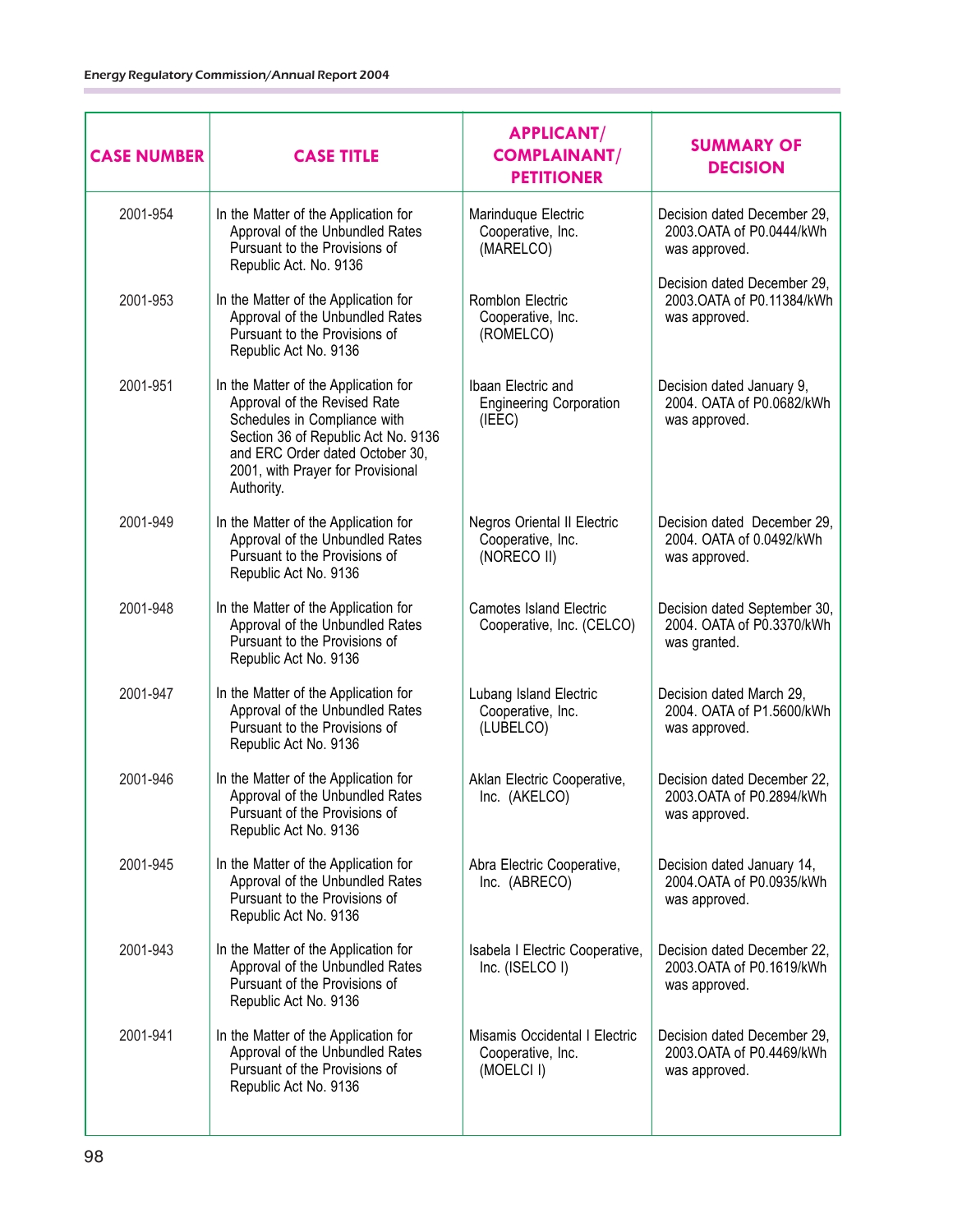| <b>CASE NUMBER</b> | <b>CASE TITLE</b>                                                                                                                  | <b>APPLICANT/</b><br><b>COMPLAINANT/</b><br><b>PETITIONER</b> | <b>SUMMARY OF</b><br><b>DECISION</b>                                         |
|--------------------|------------------------------------------------------------------------------------------------------------------------------------|---------------------------------------------------------------|------------------------------------------------------------------------------|
| 2001-935<br>99-58  | In the Matter of the Application for<br>Approval of the Unbundled Rates<br>Pursuant to the Provisions of<br>Republic Act No. 9136  | Basilan Electric Cooperative,<br>Inc. (BASELCO)               | Decision dated May 20, 2004.<br>OATA of P1.1527/kWh was<br>approved.         |
| 2001-934           | In the Matter of the Application for<br>Approval of the Unbundled Rates<br>Pursuant of the Provisions of<br>Republic Act No. 9136  | Samar II Electric<br>Cooperative, Inc.<br>(SAMELCO II)        | Decision dated December 29,<br>2003. OATA of P0.1778/kWh<br>was approved.    |
| 2001-931           | In the Matter of the Application for<br>Approval of the Unbundled Rates<br>Pursuant to the Provisions of<br>Republic Act. No. 9136 | Pangasinan III Electric<br>Cooperative, Inc.<br>(PANELCO III) | Decision dated December 29,<br>2003.OATA of P0.0631/kWh<br>was approved.     |
| 2001-930           | In the Matter of the Application for<br>Approval of the Unbundled Rates<br>Pursuant to the Provisions of<br>Republic Act No. 9136  | La Union Electric Coopera-<br>tive, Inc. (LUELCO)             | Decision dated December 29,<br>2004. OATA of P(0.1579)/<br>kWh was approved. |
| 2001-929           | In the Matter of the Application for<br>Approval of the Unbundled Rates<br>Pursuant to the Provisions of<br>Republic Act. No. 9136 | <b>Bukidnon II Electric</b><br>Cooperative, Inc.<br>(BUSECO)  | Decision dated December 29,<br>2003.OATA of P0.0069/kWh<br>was approved.     |
| 2001-927           | In the Matter of the Application for<br>Approval of the Unbundled Rates<br>Pursuant to the Provisions of<br>Republic Act No. 9136  | Iloilo III Electric Cooperative,<br>Inc. (ILECO III)          | Decision dated January 26,<br>2004.OATA of P0.1645/kWh<br>was approved.      |
| 2001-924           | In the Matter of the Application for<br>Approval of the Unbundled Rates<br>Pursuant of the Provisions of<br>Republic Act No. 9136  | Quezon I Electric<br>Cooperative, Inc.<br>(QUEZELCO I)        | Decision dated January 12,<br>2004. OATA of P0.2079/kWh<br>was approved.     |
| 2001-920           | In the Matter of the Application for<br>Approval of the Unbundled Rates<br>Pursuant to the Provisions of<br>Republic Act No. 9136  | Northern Samar Electric<br>Cooperative, Inc.<br>(NORSAMELCO)  | Decision dated May 14, 2004.<br>OATA of P0.1120/kWh was<br>approved.         |
| 2001-918           | In the Matter of the Application for<br>Approval of the Unbundled Rates<br>Pursuant to the Provisions of<br>Republic Act No. 9136  | Agusan del Norte Electric<br>Cooperative, Inc. (ANECO)        | Decision dated January 26,<br>2004. OATA of P0.2307/kWh<br>was approved.     |
| 2001-917           | In the Matter of the Application for<br>Approval of the Unbundled Rates<br>Pursuant of the Provisions of<br>Republic Act No. 9136  | Antique Electric Cooperative,<br>Inc. (ANTECO)                | Decision dated December 12,<br>2003.OATA of P(0.1094)/kWh<br>was approved.   |
| 2001-913           | In the Matter of the Application for<br>Approval of the Unbundled Rates<br>Pursuant to the Provisions of<br>Republic Act No. 9136  | Lanao del Norte Electric<br>Cooperative, Inc.<br>(LANECO)     | Decision dated June 23, 2004.<br>OATA of 0.3808/kWh was<br>approved.         |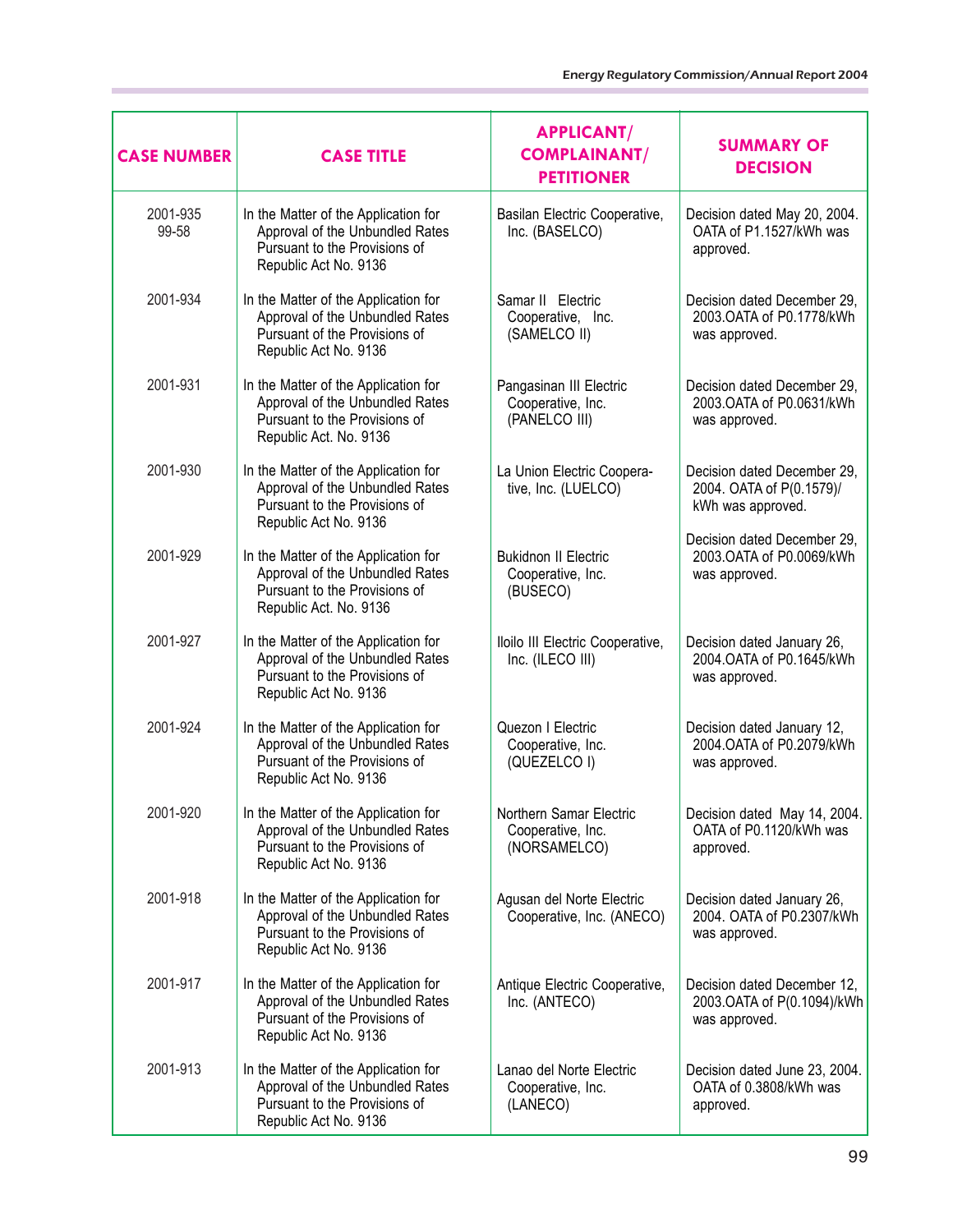| <b>CASE NUMBER</b>              | <b>CASE TITLE</b>                                                                                                                                                                                                                                                   | <b>APPLICANT/</b><br><b>COMPLAINANT/</b><br><b>PETITIONER</b>          | <b>SUMMARY OF</b><br><b>DECISION</b>                                                                                                                                                                    |
|---------------------------------|---------------------------------------------------------------------------------------------------------------------------------------------------------------------------------------------------------------------------------------------------------------------|------------------------------------------------------------------------|---------------------------------------------------------------------------------------------------------------------------------------------------------------------------------------------------------|
| 2001-911                        | In the Matter of the Application for<br>Approval of the Unbundled Rates<br>Pursuant to the Provisions of<br>Republic Act No. 9136                                                                                                                                   | Palawan Electric Cooperative,<br>Inc. (PALECO)                         | Decision dated January 28,<br>2004. OATA of P0.0281/kWh<br>was approved.                                                                                                                                |
| 2001-910                        | In the Matter of the Application for<br>Approval of the Unbundled Rates<br>Pursuant to the Provisions of<br>Republic Act No. 9136                                                                                                                                   | Maguindanao Electric<br>Cooperative Inc.<br>(MAGELCO)                  | Decision dated December 12,<br>2003. OATA of P0.1831/kWh<br>was approved.                                                                                                                               |
| 2001-909                        | In the Matter of the Application for<br>Approval of the Unbundled Rates<br>Pursuant to the Provisions of<br>Republic Act No. 9136                                                                                                                                   | Panay Electric Company, Inc.<br>(PECO)                                 | Decision dated May 19, 2004.<br>OATA of P(0.1017)/kWh was<br>approved.                                                                                                                                  |
| 2001-907                        | In the Matter of the Application for<br>Approval of the Unbundled Rates<br>Pursuant to the Provisions of<br>Republic Act No. 9136                                                                                                                                   | Bohol I Electric Cooperative,<br>Inc. (BOHECO I)                       | Decision dated February 18,<br>2004.OATA of P0.2227/kWh<br>was approved.                                                                                                                                |
| 2001-905<br>2002-10<br>2002-142 | In the Matter of Application for Approval<br>of the Revised/Unbundled Rates<br>Pursuant to the Provision of Republic<br>Act No. 9136, with Prayer for<br><b>Provisional Authority</b>                                                                               | San Fernando Electric Light<br>and Power Company, Inc.<br>(SFELAPCO)   | Decision dated December 8,<br>2003.OATA of P0.0048/kWh<br>was approved.                                                                                                                                 |
| 2001-905<br>2002-12<br>2002-151 | In the Matter of the Application for<br>Approval of the Unbundled Rates<br>Pursuant to the Provisions of<br>Republic Act No. 9136                                                                                                                                   | Tarlac Electric, Inc. (TEI)                                            | Decision dated March 3, 2004.<br>OATA of P0.0080/kWh was<br>approved.                                                                                                                                   |
| 2001-903<br>2002-07             | In the Matter of the Application for<br>Approval of the Unbundled Rates<br>Pursuant to the Provisions of<br>Republic Act No. 9136                                                                                                                                   | <b>Misamis Oriental   Electric</b><br>Cooperative, Inc.<br>(MORESCO I) | Decision dated March 10,<br>2004. OATA of P0.1384/kWh<br>was approved.                                                                                                                                  |
| 2001-902                        | In the Matter of the Application for<br>Approval of the Unbundled Rates<br><b>Pursuant Pursuant to the Provisions</b><br>of Republic Act No. 9136                                                                                                                   | Batangas II Electric Coopera-<br>tive, Inc. (BATELEC II)               | Decision dated February 24,<br>2004.OATA of P0.0342/kWh<br>was approved.                                                                                                                                |
| 2001-899<br>2002-13             | In the Matter of Application for Approval<br>of the Revised Rate Schedules in<br>Compliance with Section 36 of<br>Republic Act No. 9136 and Order<br>dated October 30, 2001 and or<br>Approval of Appraisal of Properties,<br>with Prayer for Provisional Authority | Dagupan Electric Corporation<br>(DECORP)                               | Decision dated January 21,<br>2004. OATA of P0.0641/kWh<br>was approved. The properties<br>and equipment in service at<br>sound value as of Dec. 31,<br>2000 amounting to<br>P458,101,026 were approved |
| 2001-898                        | In the Matter of the Application for<br>Approval of the Unbundled Rates<br>Pursuant to the Provisions of<br>Republic Act No. 9136                                                                                                                                   | Cotabato Light and Power<br>Company, Inc.<br>(COLIGHT/CLPC)            | Decision dated May 28, 2004.<br>OATA of P0.1469/kWh was<br>approved.                                                                                                                                    |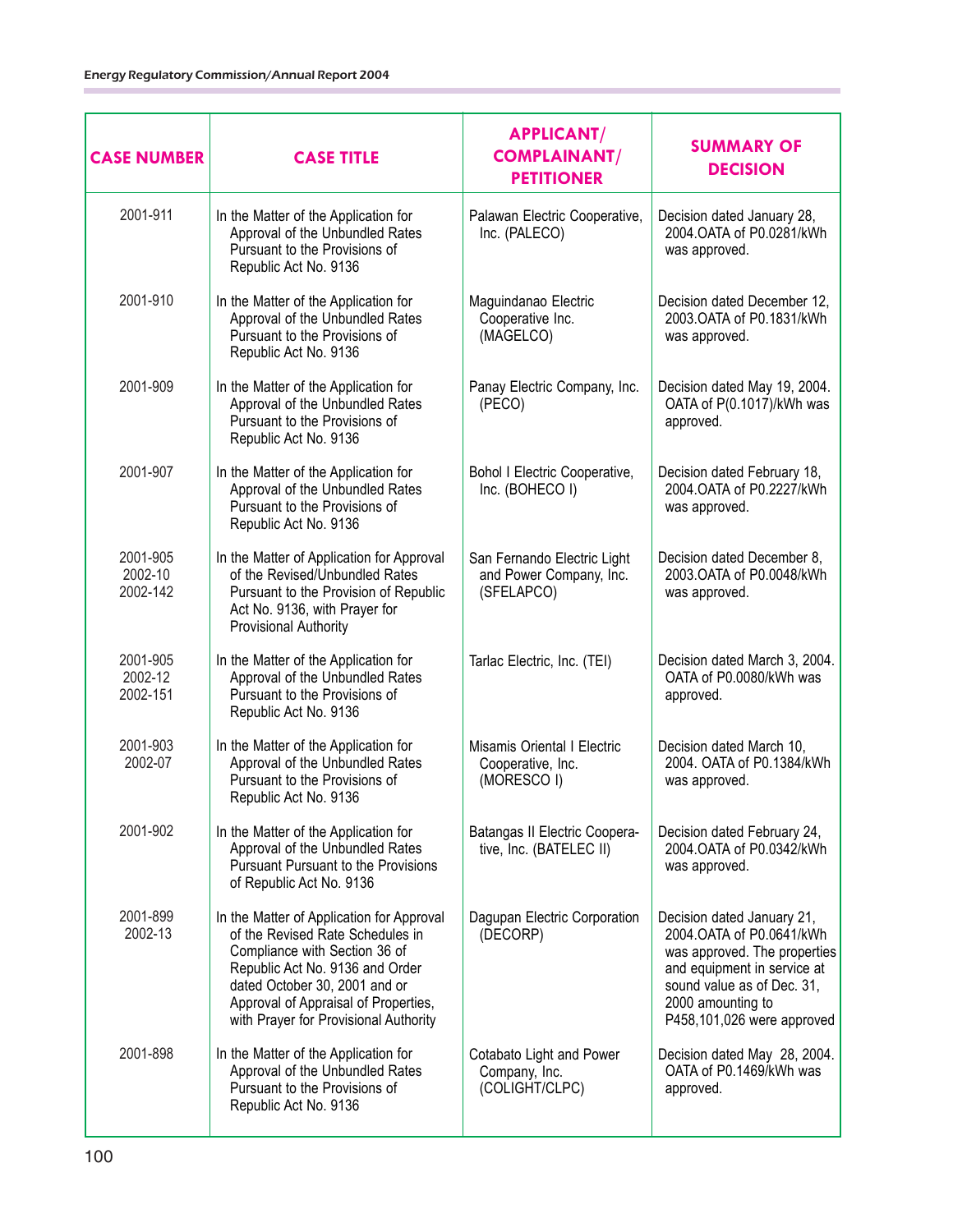| <b>CASE NUMBER</b>                       | <b>CASE TITLE</b>                                                                                                                                                                                                                                                                                                                           | <b>APPLICANT/</b><br><b>COMPLAINANT/</b><br><b>PETITIONER</b>  | <b>SUMMARY OF</b><br><b>DECISION</b>                                                                                                                                                               |
|------------------------------------------|---------------------------------------------------------------------------------------------------------------------------------------------------------------------------------------------------------------------------------------------------------------------------------------------------------------------------------------------|----------------------------------------------------------------|----------------------------------------------------------------------------------------------------------------------------------------------------------------------------------------------------|
| 2001-896<br>2002-11<br>2001-482<br>98-75 | In the Matter of the Application for the<br>Issuance of Certificate of Public<br>Convenience and Necessity for the<br>Operation of Electric Service in the<br>City of Pasig with Prayer for<br>Provisional Authority                                                                                                                        | Manila Electric Company<br>(MERALCO)                           | Decision dated February 02,<br>2004. CPCN was issued<br>effective from June 28, 2003<br>to June 27, 2028 as provided<br>for in the approved franchise.                                             |
| 2001-895<br>2002-09<br>2001-480<br>98-73 | In the Matter of Application for Authority<br>to Revise/Unbundled Rates in<br>Accordance with Sec. 36 of Republic<br>Act No. 9136, with Prayer for<br>Provisional Authority<br>Application for Approval of the Sound<br>Value Appraisal of Applicant's<br>Properties and Equipment.                                                         | La Union Electric Company<br>(LUECO)                           | Decision dated December 22,<br>2003.OATA of P0.1084/kWh<br>was approved. The Net Utility<br>Plant in Service at Sound<br>Value as of August 19, 1998<br>amounting to P170,002,900<br>was approved. |
| 2001-894                                 | In the Matter of the Application for<br>Approval of the Unbundled Rates<br>Pursuant to the Provisions of<br>Republic Act No. 9136                                                                                                                                                                                                           | Angeles Electric Corporation<br>(AEC)                          | Decision dated June 23, 2004.<br>OATA of (0.0598)/kWh was<br>approved.                                                                                                                             |
| 2001-893                                 | In the Matter of the Application for<br>Approval of the Revised Rate<br>Schedules on Compliance with<br>Section 36 of Republic Act No. 9136<br>and ERC Order dated October 30,<br>2001, with Prayer for Provisional<br>Authority; For Approval of Revision of<br>Rates and Appraisal of Properties<br>with Prayer for Provisional Authority | Iligan Light and Power, Inc.<br>(ILPI)                         | Decision dated December 22,<br>2003. OATA of P0.2013/kWh<br>was approved. The net utility<br>plant in service at sound<br>value as of Dec. 31, 1997<br>amounting to P185,517,900<br>was approved   |
| 2001-892                                 | In the Matter of the Application for<br>Approval of the Unbundled Rates<br>Pursuant to the Provisions of<br>Republic Act No. 9136                                                                                                                                                                                                           | Cagayan Electric Power and<br>Light Company, Inc.<br>(CEPALCO) | Decision dated May 19, 2004.<br>OATA of P0.0921/kWh was<br>approved.                                                                                                                               |
| 2001-848<br>2002-17                      | In the Matter of the Application for<br>Approval of the Unbundled Rates<br>Pursuant to the Provisions of<br>Republic Act No. 9136                                                                                                                                                                                                           | San Jose Electric<br>Cooperative, Inc. (SAJELCO)               | Decision dated May 21, 2004.<br>OATA of P0.1771/kWh was<br>approved.                                                                                                                               |
| 2001-774<br>2000-185                     | In the Matter of the Application for the<br>Issuance of Certificate of Public<br>Convenience and Necessity for the<br>Operation of Electric Service in the<br>Municipality of Angono, Province of<br>Rizal with Prayer for Provisional<br>Authority                                                                                         | Manila Electric Company<br>(MERALCO)                           | Decision dated February 02,<br>2004. CPCN was issued<br>effective from June 28, 2003<br>to June 27, 2028 as provided<br>for in the approved franchise                                              |
| 2001-757                                 | In the Matter of the Application for<br>Approval of Industrial Service Riders                                                                                                                                                                                                                                                               | Manila Electric Company<br>(MERALCO)                           | Decision dated August 23,<br>2004. The provisional<br>approval to grant discounts to<br>industrial customers that<br>were able to attain certain                                                   |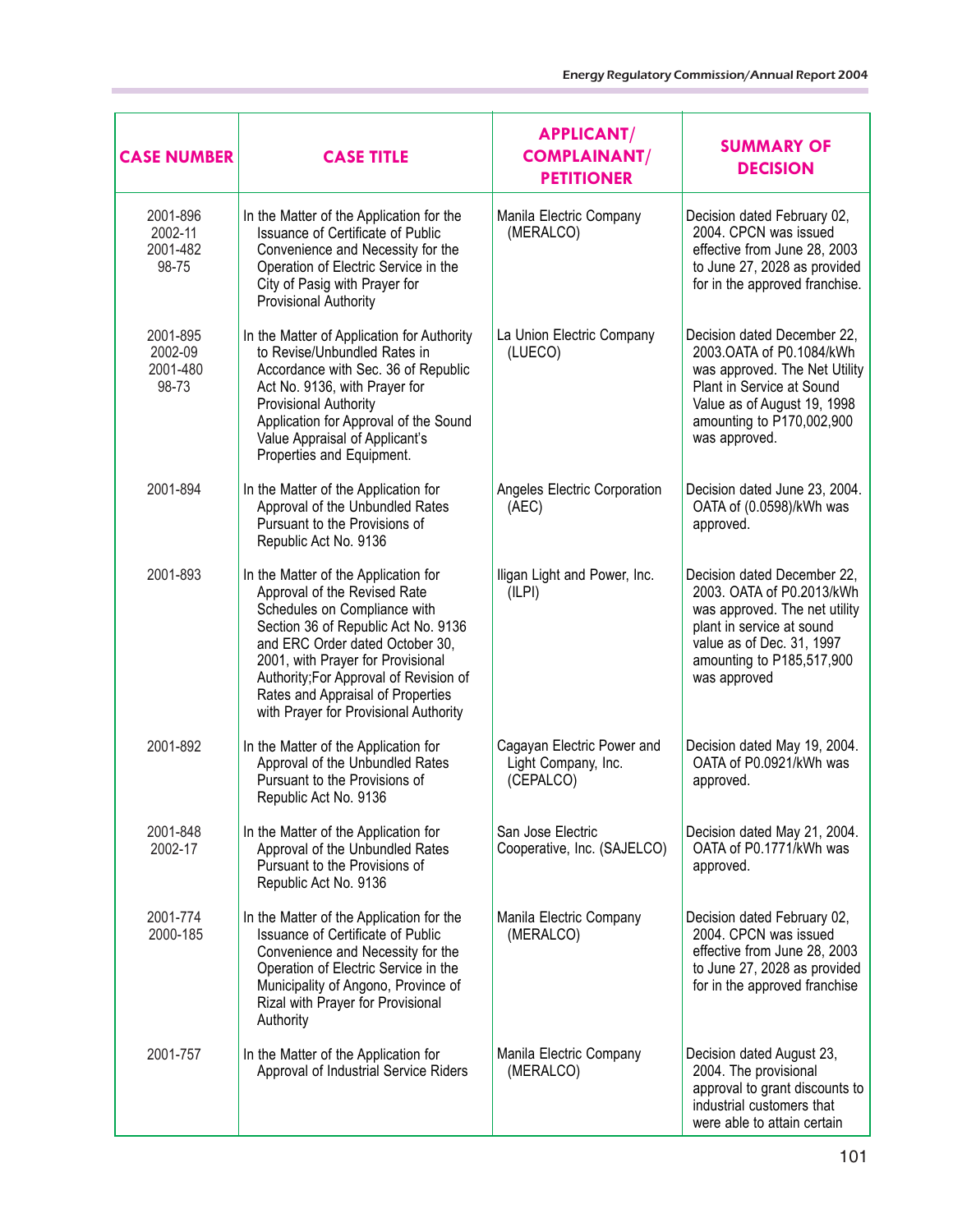| <b>CASE NUMBER</b>  | <b>CASE TITLE</b>                                                                                                                                                                                                                                                                                                                                                               | <b>APPLICANT/</b><br><b>COMPLAINANT/</b><br><b>PETITIONER</b>      | <b>SUMMARY OF</b><br><b>DECISION</b>                                                                                                                                                                                                                                                                                                                                 |
|---------------------|---------------------------------------------------------------------------------------------------------------------------------------------------------------------------------------------------------------------------------------------------------------------------------------------------------------------------------------------------------------------------------|--------------------------------------------------------------------|----------------------------------------------------------------------------------------------------------------------------------------------------------------------------------------------------------------------------------------------------------------------------------------------------------------------------------------------------------------------|
|                     |                                                                                                                                                                                                                                                                                                                                                                                 |                                                                    | demand and load factor<br>threshold was made<br>permanent.                                                                                                                                                                                                                                                                                                           |
| 2001-652<br>2000-63 | Petition for Reformatting of Petitioner's<br>Basic Rates Without Provisions for<br>any Increase and/or Decrease and for<br>the Revision of the Power Purchase<br>Adjustment Formula with Prayer for<br>Provisional Authority                                                                                                                                                    | Batangas II Electric<br>Cooperative, Inc.<br>(BATELEC II)          | Decision dated September 16,<br>2004. Authority granted to<br>reformat rates was made<br>permanent. As regards the<br>revised rates, the same was<br>declared closed and<br>terminated for being moot<br>and academic, the subject<br>having been adequately<br>addressed in the unbundling<br>of rates application of<br>BATELEC II decided on<br>February 4, 2004. |
| 2001-631<br>2000-42 | In the Matter of the Application for<br>Authority to Increase Rates by Php<br>0.4459/kwh with Prayer for<br>Provisional Authority                                                                                                                                                                                                                                               | Batangas I Electric<br>Cooperative, Inc.<br>(BATELEC I)            | Decision dated September 20,<br>2004. The case was declared<br>closed and terminated for<br>being moot and academic,<br>the subject having been<br>adequately addressed in the<br>unbundling of rates<br>application of BATELEC I<br>decided on March 28, 2003.                                                                                                      |
| 2001-503            | In the Matter of the Application for<br>Sound Value Appraisal of Properties<br>and Equipment                                                                                                                                                                                                                                                                                    | Cotabato Light and Power<br>Company, Inc. (COLIGHT/<br>CLPC)       | Decision dated May 28, 2004.<br>The net utility plant in service<br>at sound value appraisal as<br>of August 3, 1998 amounting<br>to P294,377,450 was<br>approved                                                                                                                                                                                                    |
| 2001-501<br>98-94   | In the Matter of Application for Approval<br>of the Revised Rate Schedules in<br>Compliance with Section 36 of<br>Republic Act No. 9136 and Order<br>dated October 30, 2001, with Prayer<br>for Provisional Authority Application<br>for Authority to Adjust its Rates to<br>Attain the Allowable Rate of Return<br>on Rate Base (RORB) with Prayer of<br>Provisional Authority | Cabanatuan Electric<br>Corporation (CELCOR)                        | Decision dated January 21,<br>2004. OATA of P0.1863/kWh<br>was approved.                                                                                                                                                                                                                                                                                             |
| 2001-358<br>96-122  | Application for Authority to Increase<br>Rates by P0.5244 per kilowatt-hour,<br>w/ Prayer for Provisional Authority                                                                                                                                                                                                                                                             | <b>VMC Rural Electric Service</b><br>Cooperative, Inc.<br>(VRESCO) | Decision dated June 16, 2004.<br>The case was declared<br>closed and terminated for<br>being moot and academic,<br>the subject having been<br>adequately addressed in the<br>unbundling of rates                                                                                                                                                                     |